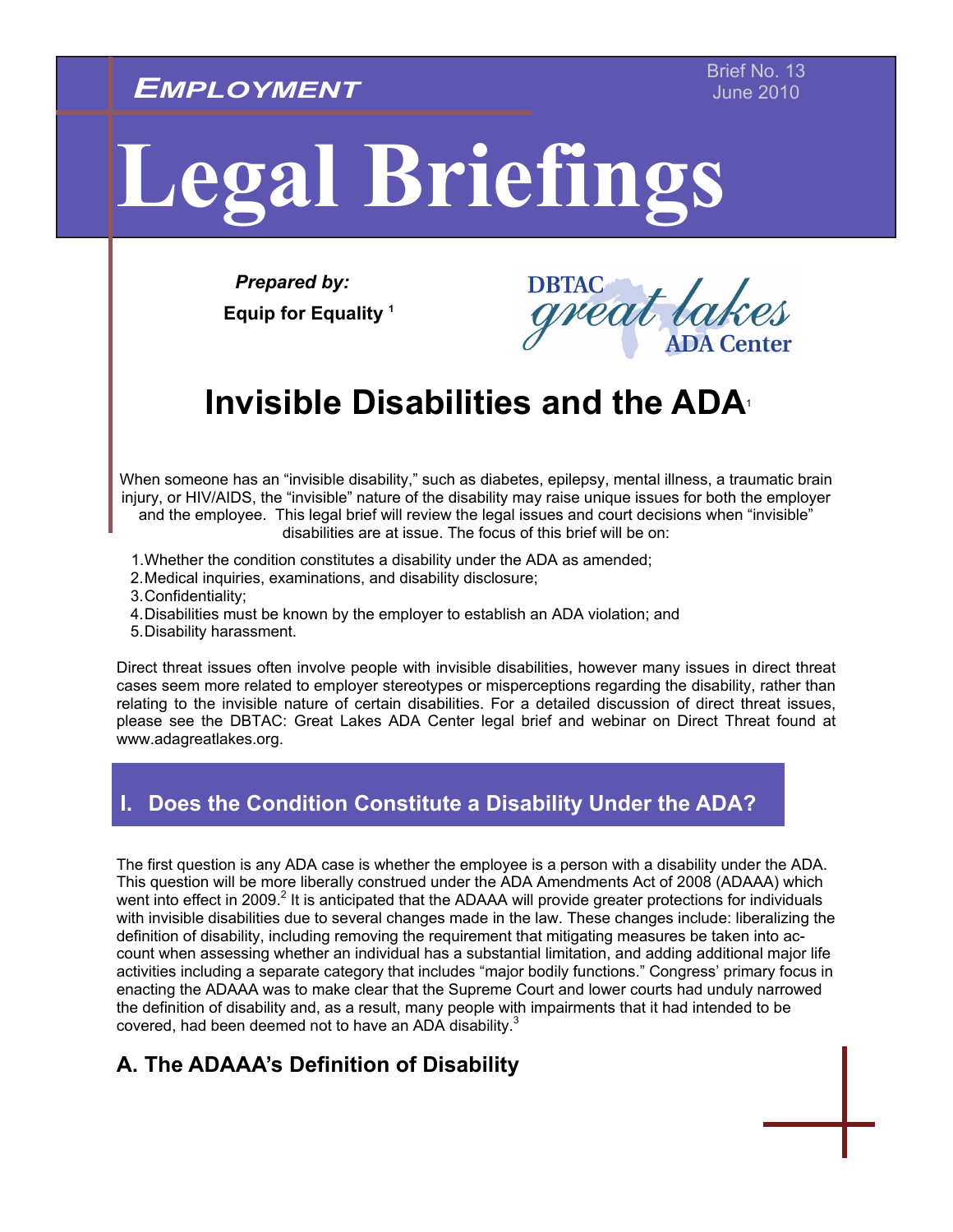The ADAAA made several changes to the definition of disability under the ADA. The ADAAA contains numerous "Rules of Construction" to assist courts in their analysis of the definition of disability. These Rules of Construction include:

 The definition of disability is to be construed in favor of broad coverage to the maximum extent permitted;

 "Substantially limits" shall be interpreted consistently with the findings and purposes of the ADA Amendments Act of 2008 as the regulations defining the term "substantially limits" as "significantly restricted" proved too limiting;

 An impairment that is episodic or in remission is a disability if it would substantially limit a major life activity when active, such as mental illness, HIV, cancer, epilepsy and diabetes; and

• Whether an impairment substantially limits a major life activity shall be made without taking into account mitigating measures (excluding ordinary eyeglasses and contact lenses).<sup>4</sup>

The ADAAA provisions regarding episodic conditions and mitigating measures are very important to people with invisible disabilities. Further, as most ADA cases had focused on an individual's medical condition rather than on the alleged discrimination, Congress specifically stated that the issue of whether a person's impairment constitutes an ADA disability should "not demand extensive analysis."5

## **B. Major Life Activities**

When the ADA was passed Congress did not include specific examples of "major life activities" in the actual text of the ADA. In the ADA

Amendments Act, numerous specific examples are listed, although Congress has made clear that this is not an exhaustive list. Congress included the list of major life activities previously contained in EEOC Regulations and Guidance and added some additional major life activities. Major life activities relevant to people with invisible disabilities include:

- Concentrating and thinking;
- Caring for oneself;
- Lifting;
- Bending;
- Eating;
- Speaking;
- Sleeping;
- Breathing;
- Learning;
- Concentrating and thinking;
- Reading (not previously recognized by the EEOC);
- Bending (not previously recognized by the EEOC);
- Communicating (not previously recognized by the EEOC).<sup>6</sup>

In addition, Congress listed a number of "major bodily functions" under the definition of "major life activities." This is consistent with recent court decisions that have found that limitations of certain bodily functions have qualified as a disability under the ADA.7 Again, Congress has made clear that this is not an exhaustive list. The list of major bodily functions in the ADAAA follows with impairments that may involve the function listed parenthetically:

- **immune system: (**HIV/AIDS, autoimmune disorders, lupus);
- **neurological:** (multiple sclerosis, epilepsy**);**
- **normal cell growth:** (cancer);
- **brain:** (schizophrenia, developmental disabilities);
- **digestive:** (Crohn's disease, celiac disease);
- **respiratory:** (asthma);
- **bowel:** (ulcerative colitis);
- **bladder:** (kidney disease);
- **circulatory:** (heart disease, high blood pressure);
- **endocrine:** (diabetes); and
- **reproductive functions:** (infertility).8

This new category of major bodily functions in the ADAAA should make it much easier for individuals with invisible disabilities to show a substantial limitation of a major life activity. The EEOC Regulations under the ADAAA have not been

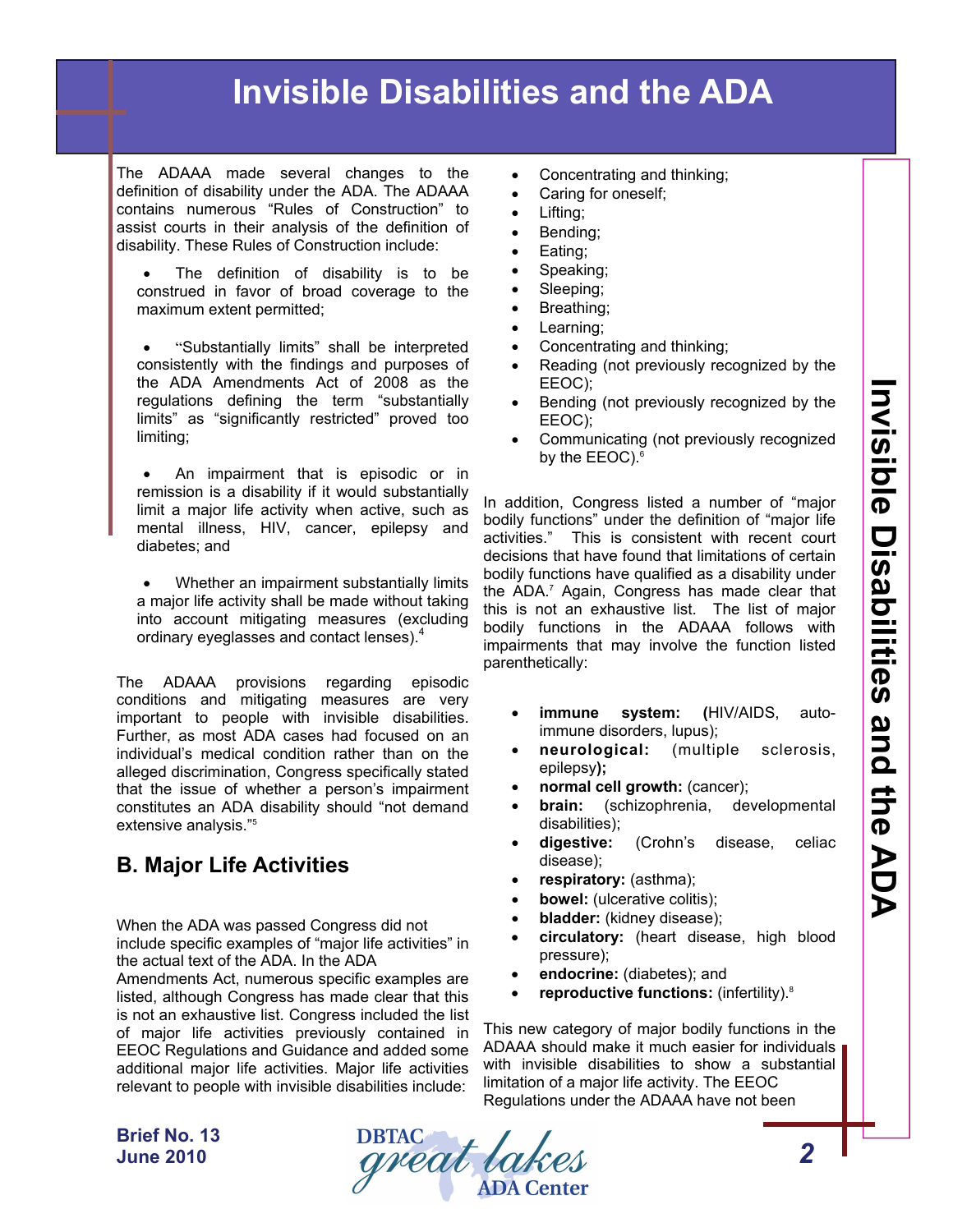finalized as of the date of this Legal Brief. However, it is anticipated that the regulations should provide additional protections for people with invisible disabilities

### **II. Medical Inquiries. Examinations, and Disability Disclosure**

When Congress enacted the ADA, it found that historically people with disabilities have been "subjected to a history of purposeful unequal treatment" in many areas including employment.<sup>9</sup> The ADA is unique among civil rights laws because it strictly prohibits certain inquiries and examinations. Specifically, Title I of the ADA bars employers from questioning about the existence, nature or severity of a disability and prohibits medical examinations until after a conditional offer of employment has been made.<sup>10</sup> Even once a conditional offer is made, the ADA provides certain restrictions and safeguards.<sup>11</sup>

### **A. ADA Statutory Requirements Regarding Medical Inquiries and Examinations**

The ADA differentiates between three stages of employment in determining what medical information may be sought by employers. At the pre-offer stage, the employer is only entitled to ask about an applicant's ability to perform the essential functions of the job.<sup>12</sup> The ADA's restriction against pre-employment inquiries reflects the intent of Congress, to prevent discrimination against individuals with "invisible" disabilities, like HIV, heart disease, cancer, mental illness, diabetes and epilepsy, as well as to keep employers from inquiring and conducting examinations related to more visible disabilities like people who are deaf, blind or use wheelchairs. The ADA's prohibition against pre-employment questioning and examinations seeks to ensure that the applicant's disability is not considered prior to the assessment of the applicant's qualifications.

After a conditional offer is made, employers may require medical examinations and may make disability-related inquiries if they do so for all entering employees in that job category.13 If an examination or inquiry screens out an individual because of a disability, the exclusionary criterion must be job-related and consistent with business necessity.14 In addition, the employer must show that the criterion cannot be satisfied and the essential functions cannot be performed with a reasonable accommodation. <sup>15</sup>

Once a person is employed, an employer may make disability-related inquiries and require medical examinations *only* if they are job-related and consistent with business necessity.16 An employer can ask about the ability of the employee to perform job-related functions and may also conduct voluntary medical examinations, which are part of an employee health program.17 The *EEOC Enforcement Guidance: Reasonable Accommodation and Undue Hardship Under the Americans with Disabilities Act*, states that an employer may request medical information in response to a request for a reasonable accommodation, "when the disability and/or the need for accommodation is not obvious" as is usually the case with invisible disabilities. The information sought by the employer can relate to "functional limitations" as an "employer is entitled to know that the individual has a covered disability for which s/he needs a reasonable accommodation."

All disability related information obtained from disability inquiries and examinations at any stage of employment must be maintained on separate forms in separate medical files and treated as a confidential medical record.18

## **B. EEOC Guidance on Medical Inquiries and Examinations**

Congress charged the EEOC with enforcing the statutory requirements of Title I of the ADA referenced above. Over the years, the EEOC has issued several documents that provide more indepth analysis on disability related inquiries and medical examinations, including: *Enforcement Guidance: Preemployment Disability-Related* 

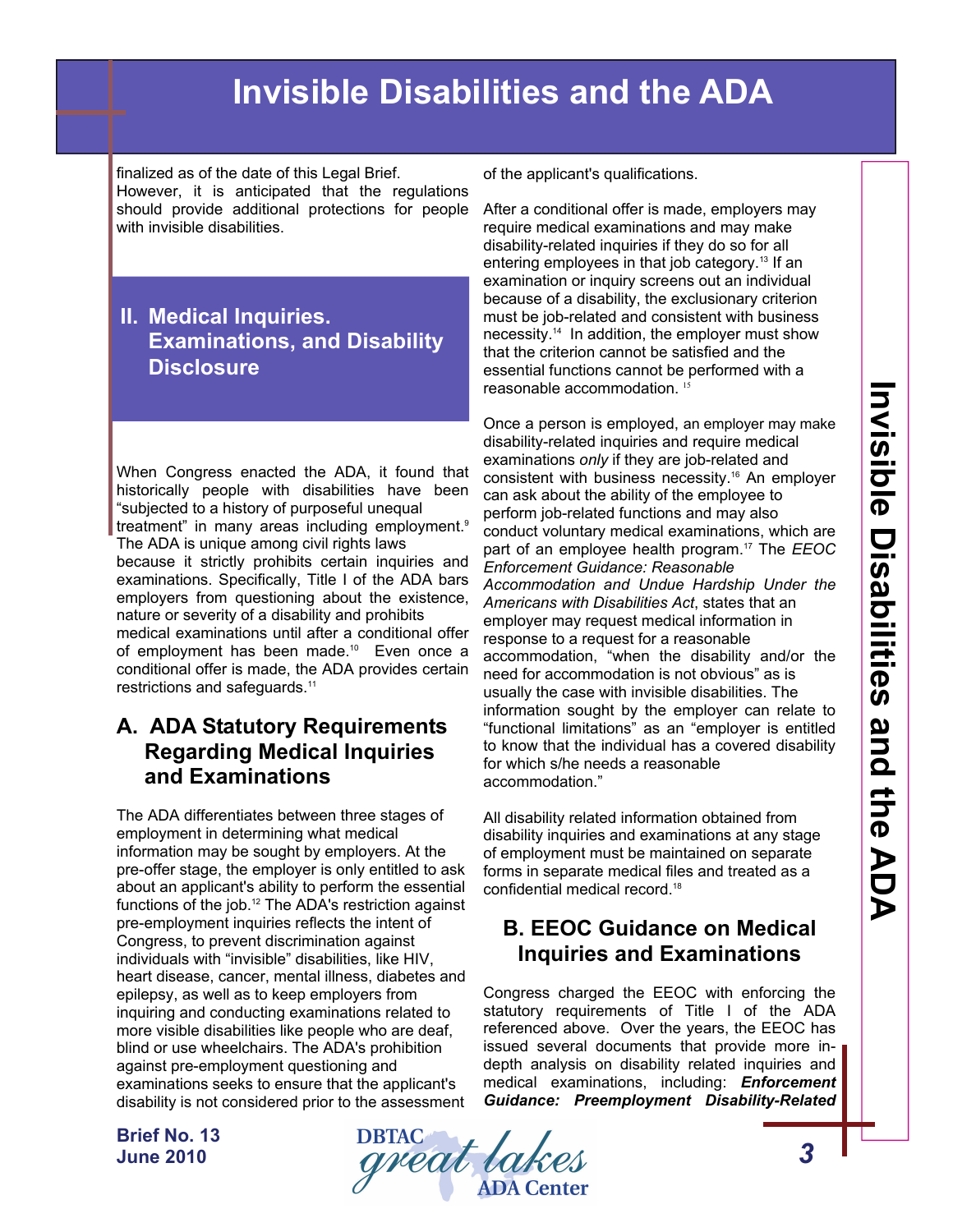*Questions and Medical Examinations Under the Americans with Disabilities Act (1995); EEOC Enforcement Guidance on Disability-Related Inquiries and Medical Examinations of Employees Under the Americans with Disabilities Act (2000); Enforcement Guidance: Reasonable Accommodation and Undue Hardship Under the Americans with Disabilities Act; and Fact Sheet: Job Applicants and the Americans with Disabilities Act (2003).* All of these documents can be found on the EEOC's website at www.eeoc.gov. Unlike other provisions of the ADA, the courts have generally been very deferential to the EEOC's guidance on disabilityrelated inquiries and medical examinations.<sup>1</sup> Additional information about disability-related medical inquiries can be found in the DBTAC - Great Lakes ADA Center legal brief on the this topic that is found at www.adagreatlakes.org.

In a document titled, "Questions And Answers: Enforcement Guidance On Disability-Related Inquiries And Medical Examinations Of Employees Under The Americans With Disabilities Act (ADA),<sup>20</sup> the EEOC summed up it's guidance regarding when an employer may make medical inquiries. In addition to the statutory information provided above, this Guidance provides more detail on some of the terms used in the statute. The Guidance provides the following information:

#### *What is a "disability-related inquiry"?*

- A "disability-related inquiry" is a question that is likely to elicit information about a disability, such as asking employees about: whether they have or ever had a disability; the kinds of prescription medications they are taking; and, the results of any genetic tests they have had.
- Disability-related inquires also include asking an employee's co-worker, family member, or doctor about the employee's disability.
- Questions that are *not* likely to elicit information about a disability are always permitted, and they include asking employees about their general well-being; whether they can perform job functions; and about their current illegal use of drugs.

#### *What is a "medical examination"?*

**Brief No. 13 June 2010** 

**DBTAC**<br>*great lakes* 

 A "medical examination" is a procedure or test usually given by a health care professional or in a medical setting that seeks information about an individual's physical or mental impairments or health.

#### *Are there any procedures or tests employers may require that would not be considered medical examinations?*

• Yes. There are a number of procedures and tests that employers may require that are not considered medical examinations, including: blood and urine tests to determine the current illegal use of drugs; physical agility and physical fitness tests; and polygraph examinations.

#### *When may an employer ask an employee a disability-related question or require an employee to submit to a medical examination?*

- Generally, an employer only may seek information about an employee's medical condition when it is **job related and consistent with business necessity**. This means that the employer must have a reasonable belief based on objective evidence that:
	- an employee will be unable to perform the essential functions his or her job because of a medical condition; or,
	- the employee will pose a direct threat because of a medical condition
- Employers also may obtain medical information about an employee when the employee has requested a **reasonable accommodation** and his or her disability or need for accommodation is not obvious.
- In addition, employers can obtain medical information about employees when they:
	- are required to do so by another **federal law or regulation** (e.g., DOT medical certification requirements for interstate truck drivers);
	- offer **voluntary** programs aimed at identifying and treating common health problems, such as high blood pressure and cholesterol;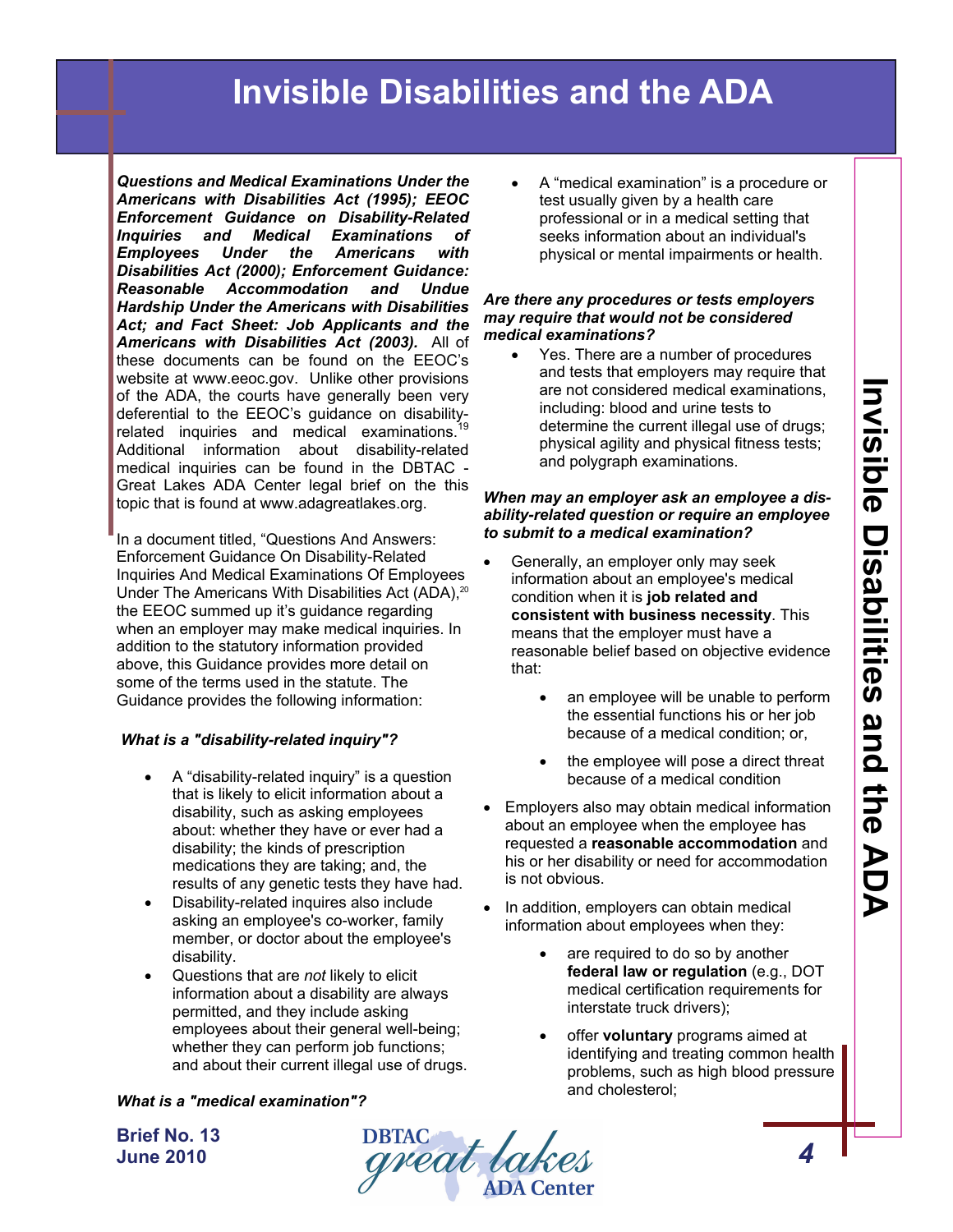are undertaking **affirmative action** because of a federal, state, or local law that requires affirmative action for individuals with disabilities or voluntarily using the information they obtain to benefit individuals with disabilities.

#### *May an employer ask all employees what prescription medications they are taking?*

 Generally, no. In limited circumstances, however, employers may be able to ask **employees in positions affecting public safety** about their use of medications that may affect their ability to perform essential functions and **thereby result in a direct threat**.

#### *What may an employer do if it believes that an employee is having performance problems because of a medical condition, but the employee won't answer any questions or go to the doctor?*

 The employer may discipline the employee for his or her performance problems just as it would any other employee having similar performance problems.

#### *May employers require employees to have periodic medical examinations?*

 No, with **very limited exceptions** for employees who work in positions affecting public safety, such as police officers, firefighters, or airline pilots. Even in these limited situations, the examinations must address specific job-related concerns. For example, a police department could periodically conduct vision tests or electrocardiograms because of concerns about conditions that could affect the ability to perform essential job functions and thereby result in a direct threat. A police department could not, however, periodically test its officers to determine whether they are HIVpositive, because a diagnosis of this condition alone would not result in a direct threat.

While the ADA's provisions covering disabilityrelated inquiries and medical examinations have not resulted in as much litigation as other provisions of the ADA, several interesting issues have been examined by the courts. Some of these cases are discussed below.

# **C. Pre-Employment Inquiries**

Section 12112(d)(2) of the ADA prohibits employers from requiring applicants or employees to undergo medical examinations or answer disability-related inquiries prior to a conditional offer of employment. Several cases have examined this specific provision of the ADA:

#### **1. Driver's License Requirement**

In *McKereghan v. City of Spokane,* 2007 WL 3406990 (E.D. Wash. Nov. 13, 2007), the plaintiff's disability was almost "invisible" to the court as it was not disclosed in the complaint or specified except in one court filing where the plaintiff's impairment was identified as epilepsy. In *McKereghan*, the City of Spokane's employment application required the provision of either a driver's license or proof of equivalent mobility. Plaintiff did not have a license due to her disability and did not know how to satisfy the alternative requirement, as the City failed to provide her with an alternative form. She ultimately signed a letter stating that she had a driver and the City accepted this letter. After she did not receive the position, plaintiff sued the City, claiming it was using a qualification standard that elicits information about a disability that is not job-related in violation of the ADA. Accordingly, at issue was whether this requirement constituted a medical inquiry under the ADA. Another issue was whether the City's requirement screened out individuals with disabilities. The court ruled that the requirement for a driver's license or proof of equivalent mobility was not a medical inquiry under the ADA as it did not seek medical or disability-related information. The court found that the requirement actually broadened the class that could apply for positions with the city and that, while it would be a good business practice to have a standard "proof of equivalent mobility" form, failure to have such a form did not tend to screen out individuals with disabilities. For these reasons, the requirement was not a violation of the ADA.

#### **2. Pre-employment Medical Examinations**

**Invisible Disabilities and the ADA** Invisible Disabilities and the AD.  $\bar{\mathbf{b}}$ 

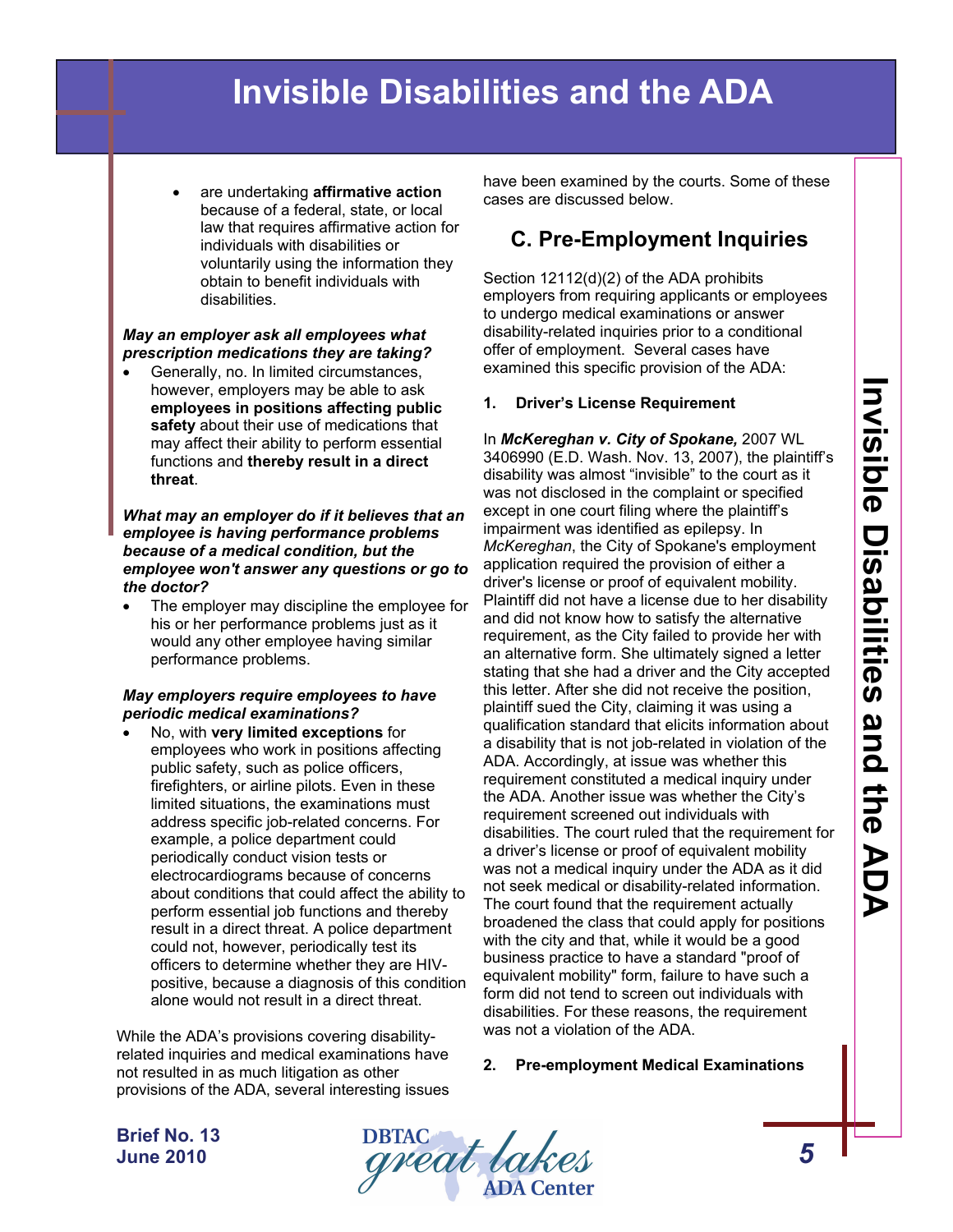Medical examinations and inquiries are allowed after an employer extends a conditional job offer to an individual. As the cases below illustrate, an employer must acquire all non-medical information first, before extending a conditional job offer and seeking medical information. If this is not done and non-medical information is sought along with medical information, then courts have held that the alleged conditional job offer was not an actual job offer under the ADA.

#### **Cases finding for the Employee**

In *Leonel v. American Airlines, Inc.,* **400 F.3d 702 (9th Cir. 2005),** the court reversed the lower court's granting of summary judgment for an employer. The case involved three HIV-positive applicants who alleged the employer conducted unlawful medical examinations during the application process by extending a job offer that was contingent on results of a medical examination. The court held that employers could only conduct medical examinations as the last step of the application process and only after making a real job offer.

Similarly, in In *Birch v. Jennico 2,* **2006 WL 1049477 (W.D. Wis. Apr. 19, 2006),** plaintiff, a person living with HIV, was required to undergo a medical examination prior to being hired. After undergoing the examination, the company did not hire him. Plaintiff filed suit, and the issue before the court was whether a *real* conditional offer had been made prior to administering a medical exam. The court denied the defendant's motion for summary judgment, explaining that if the plaintiff had been "required to get a medical examination before he was hired," then "the ADA may have been violated." The court noted that the ADA requires medical examinations to "be conducted as a separate, second step of the selection process, after an individual has met all other job prerequisites."

#### **Cases finding for the Employer**

The employer did convey a bona fide conditional offer of employment in *O'Neal v. City of New Albany***, 293 F.3d 998 (7th Cir. 2002),** where the court stated that if a job offer is conditioned not only on the applicant successfully passing a medical examination, but also a myriad of

**Brief No. 13 June 2010** 



non-medical screening tests, then the offer is not real. However, in this case, the plaintiff, an individual with high blood pressure, had already completed all non-medical screening tests, and signed statement of understanding entitled "conditional offer of employment." Consequently, the court granted the summary judgment for the employer and dismissed the plaintiff's ADA claims. The court noted that post-offer medical examinations are proper if given for "all entering employees… regardless of disability," the information is "maintained on separate forms and in separate medical files and is treated as a confidential medical record," and the information is used in a way that is job-related and consistent with business necessity.

#### 3. **Safe Harbor**

The court found for the employer in *Bloch v. Rockwell Lime Company,* **2007 WL 4287275 (E.D. Wis. Dec. 4, 2007).** In *Bloch*, the employer sought competitive bids for group health insurance and requested its employees authorize the disclosure of their protected health information to insurance companies for the purpose of pre-enrollment underwriting and risk rating. Plaintiff alleged that the employer retaliated against him by disciplining him and ultimately terminating his employment after he publicly opposed the employer's request. Plaintiff believed that the employer considered him a health risk and would use the information adversely against him. However, the Plaintiff's disability, if indeed he has one, is not disclosed in the court decision. After the termination, Plaintiff filed suit under the retaliation provisions of the ADA and the court granted summary judgment in favor of the employer. The court held that the employer's information request was covered by the "safe harbor" provisions of the ADA and were not illegal. The ADA's "safe harbor" provision, "expressly authorizes employers to request employee medical information when establishing a benefit plan… in accordance with accepted principles of risk management." 42 U.S.C. §12112(d)(4)(A). Thus, the court found that the retaliation provisions did not apply because an employee's actions were not protected because he was protesting activity that did not violate the law. Moreover, the court found that the employer had a legitimate business reason for discharging the plaintiff based on plaintiff's numerous workplace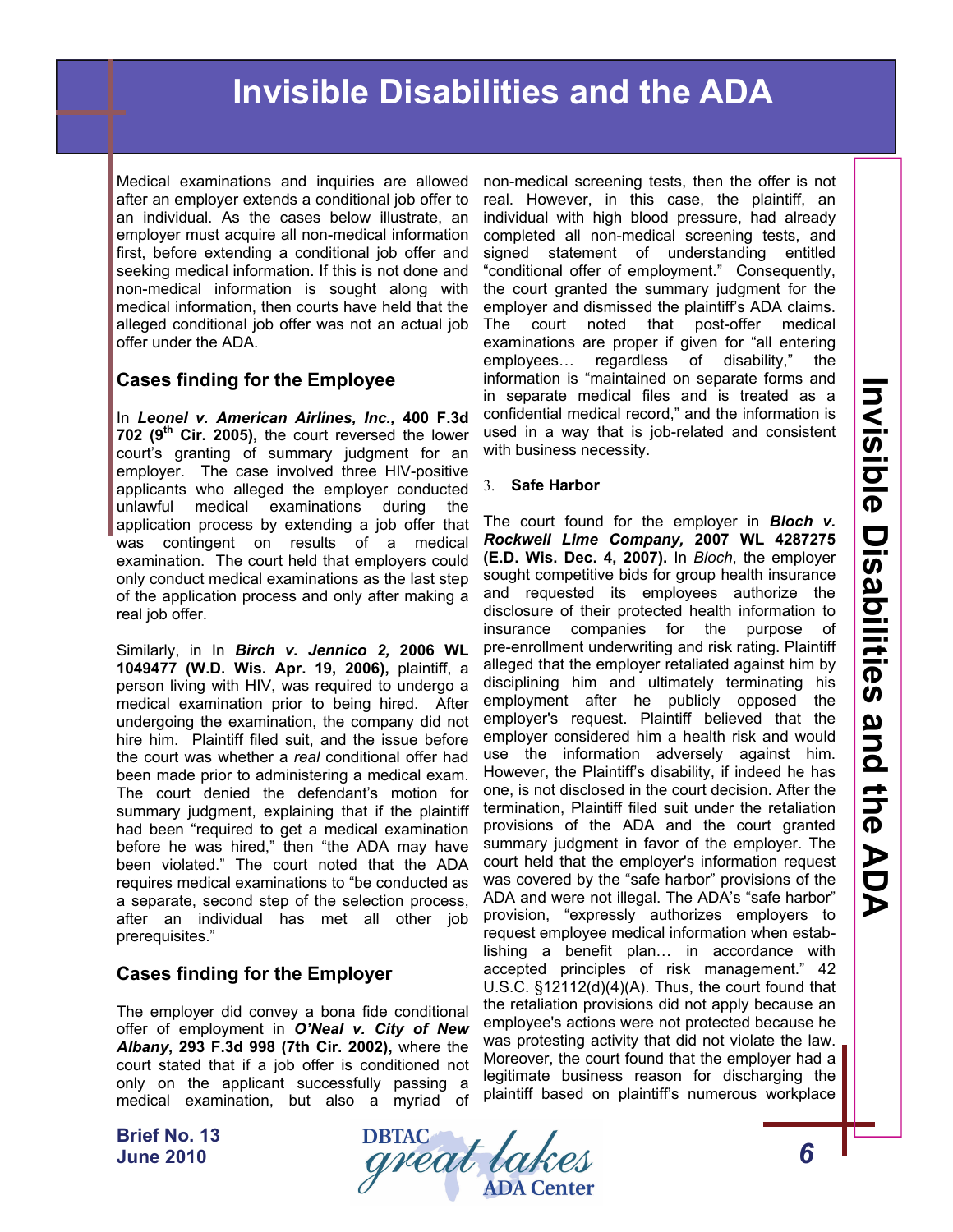arguments and use of inappropriate language that occurred many months after the issue involving the request for health information.

# **4. Personality Testing**

Courts have held that medical examinations include psychological tests. Therefore, such tests will violate the ADA if given to an applicant prior to extending a job offer. For example, see *Barnes v. Cochran,* **944 F. Supp. 897 (S.D. Fla. 1996),**  *affirmed,* **130 F.3d 443 (11th Cir. 1997),** where the court confirmed that the prohibition of medical examinations prior to a conditional offer of employment includes psychological examinations.

Although the ADA expressly prohibits medical examinations at the pre-employment stage, many employers administer "personality" tests ostensibly to obtain information about job applicants, such as honesty and temperament, as a way to determine whether the person would be a good hire. These tests have become widespread and studies have found that approximately 44% of private employers administer some type of personality test as part of the application or promotion process. Mental health advocates oppose these tests because they can be used to identify psychiatric disabilities resulting in the screening out of people with certain diagnoses. Accordingly, some employers are using personality tests to obtain illegal disability-related information in a more indirect way. This then leads to the ultimate question: Is a personality test is considered a medical examination under the ADA?

To determine whether a particular test is a "medical" test for ADA purposes, the EEOC has identified the following seven factors:

(1) whether the test is administered by a health care professional;

(2) whether the test is interpreted by a health care professional;

- (3) whether the test is designed to reveal an impairment of physical or mental health;
- (4) whether the test is invasive;

(5) whether the test measures an employee's performance of a task or measures his/her physiological responses to performing the task; (6) whether the test normally is given in a medical setting; and

(7) whether medical equipment is used.

#### *ADA Enforcement Guidance: Preemployment Disability-Related Questions and Medical Examinations" (1995), [www.eeoc.gov](http://www.eeoc.gov).*

The most prominent case addressing the issue of whether a personality test is a medical test under the ADA is *Karraker v. Rent-A-Center,* **411 F.3d 831 (7th Cir. 2005).** In *Karraker,* a group of current and former employees filed a class action alleging that the employer's policy requiring employees seeking management positions to take the Minnesota Multiphasic Personality Inventory (MMPI) violated the ADA. Management applicants that had a certain score on the MMPI were automatically excluded from consideration. The plaintiffs alleged that the MMPI could identify conditions such as depression, paranoia, schizoid tendencies and mania. The trial court found that the test did not violate the ADA because it was used for "vocational" purposes to predict future job performance and compatibility rather than for "clinical" purposes. The plaintiffs appealed and the Seventh Circuit reversed holding that the MMPI is a test designed to diagnose mental impairments, and has the effect of hurting the employment prospects of people with mental illness, it is an improper medical examination that violates the ADA. The court held it was not dispositive that the employer did not use a psychologist or other health care professional to interpret the test. Rather, who interprets the test results is only one of seven factors identified by the EEOC that a court should consider when determining if a test is a medical examination under the ADA. The court further stated that "the practical effect of the use of the MMPI is similar no matter how the test is used or scored--that is, whether or not RAC used the test to weed out applicants with certain disorders, its use of the MMPI likely had the effect of excluding employees with disorders from promotions."

In light of the court's decision in *Karraker,*  employers should be very cautious when using personality tests, especially the MMPI. Employers should determine whether there are less risky or more effective methods available for evaluating potential employees.

### **D. Fitness for Duty Tests**

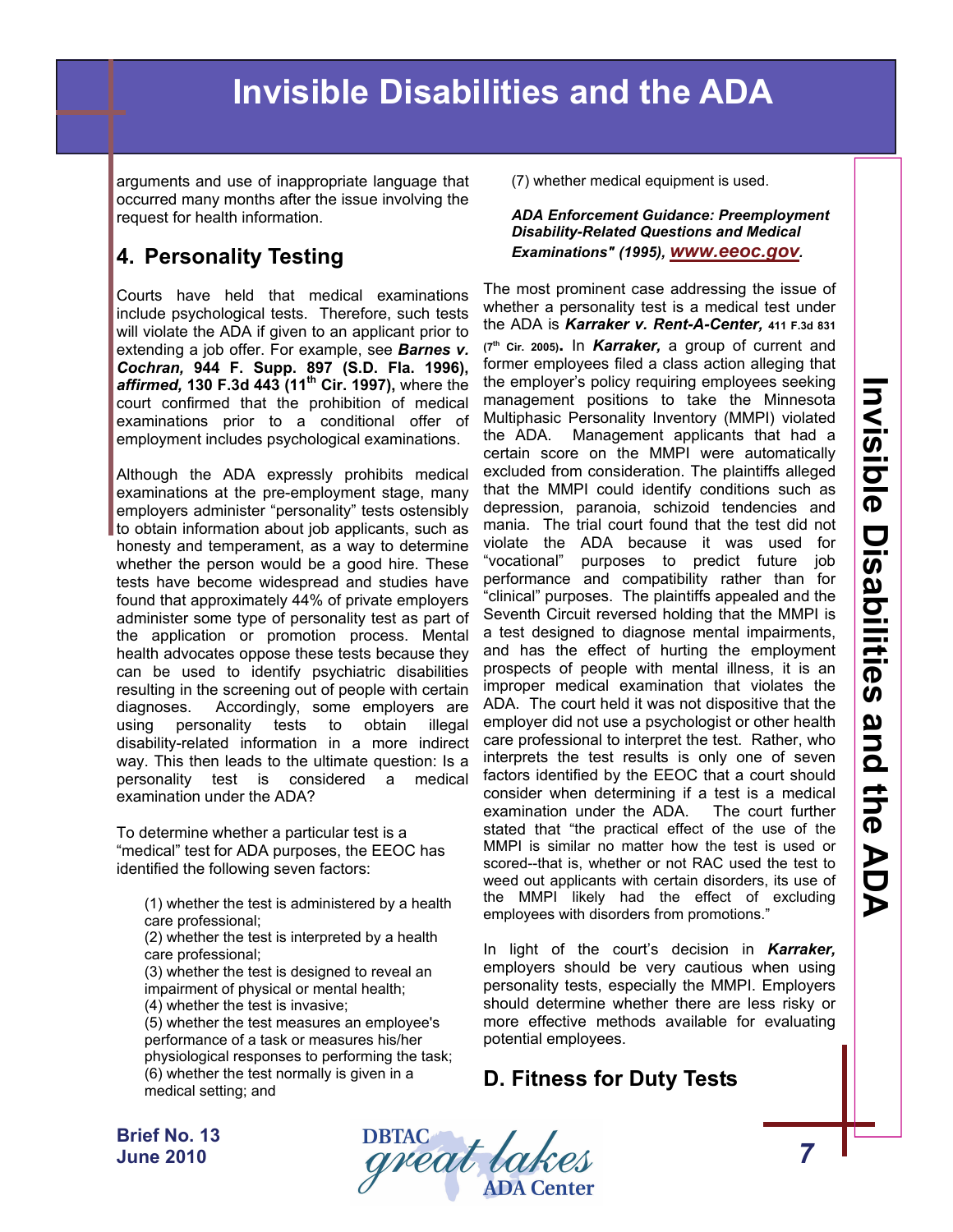A similar issue involves fitness for duty tests. These tests may be given to job applicants after a conditional job offer is extended or to current employees that are returning from medical leave. One determinative factor may be the information that the test is measuring. Is the test measuring an employee's ability to perform a particular task, *e.g*., lifting 50 pounds, or is it measuring a physiological response that occurs during a task, *e.g.,* measuring an employee's blood pressure or heart rate when lifting 50 pounds.

#### **Cases finding for the Employer**

In *Shannon v. Verizon New York, Inc.,* **2009 WL 1514478 (N.D.N.Y. May 29, 2009),** the employer requested that an employee undergo a mental health exam based on the employee's statements after learning about the suicide of a co-worker. The parties disputed what the employee actually said. Plaintiff claimed he stated, "…I thought his suicide was a waste of a life and you would think that if things were bothering him that much, he would find other ways to deal with it and eliminate the problem." In contrast, the Defendant claimed that the employee said, "What a waste of life. If someone was bothering me, I would go postal and that would solve the problem and I would laugh from my jail cell." The court ruled that an employer's concern about the safety of its employees could justify its requirement that a worker who has exhibited threatening behavior undergo a mental fitness-for-duty evaluation despite the prohibition in the ADA against medical examinations and inquiries that are not job-related and consistent with business necessity. The employee had been involved in ongoing disability discrimination litigation with the employer when he allegedly made a comment to a coworker that he would "go postal" and "laugh from his jail cell" rather than deal with his problems by killing himself. The comment was reported and the employer placed the employee on paid administrative leave on the condition that he undergo a mental fitness-for-duty evaluation and sign a form allowing the evaluator to confirm his attendance and cooperation, as well as indicate any treatment ordered. The employee refused and was consequently placed on unpaid leave. The court held that the employer could assert the business necessity exception to the ADA's prohibition against unwarranted medical inquiries

because the employee's comments raised concern that he might engage in workplace violence.

The court also found for the employer in another case involving employee threats. In *Menchaca v. Maricopa Comm. Coll. Dist***., 595 F.Supp.2d 1063, (D.Ariz. January 26, 2009),** a school counselor had a mental impairment due to a traumatic brain injury. Her disability resulted in a "some disturbances in behavioral control." After a meeting discussing job responsibilities, Menchaca was, in her words, ""distressed," "paranoid," and "totally stressed out," with an "anxiety level [that] was off the charts." A few hours after the meeting, Menchaca shouted at her supervisor that if he reported her, she would "come back and kick your ass." As a result, the employer requested that Menchaca submit to a fitness for duty exam and she agreed. When the first exam was inconclusive, the employer requested a second examination. The second doctor concluded that Menchaca suffers from "a narcissistic personality disorder and that she is unable to function as a counselor because 'she lacks the empathy that's necessary to understand what a concerned or troubled student might feel…'" The dr. also noted that Menchaca "might find comments by a student as an occasion for anger and a more explosive reaction than the student would deserve." Based on these findings, the employer terminated Ms. Menchaca's employment as there were no vacant positions for which she was qualified. The court agreed with the employer that the medical examinations were warranted by the employee's actions.

#### In *Thomas v. Corwin,* **2007 WL 967315 (8th Cir. April, 3, 2007),** the court concluded that the

defendants' request for a fitness for duty (FFD) examination was job-related and consistent with business necessity. The plaintiff was required to take the FFD after visiting the emergency room for an anxiety attack that was attributed solely to work related stress and anxiety. In his position, the employee interacted with parents or guardians of troubled children, assisted detectives, and served in a back-up security capacity. Thus, the defendant had legitimate reasons to doubt the plaintiff's capacity to perform her work duties without being overcome by stress and anxiety, to take proactive steps to ensure the safety, and to seek reliable attendance from the employee.

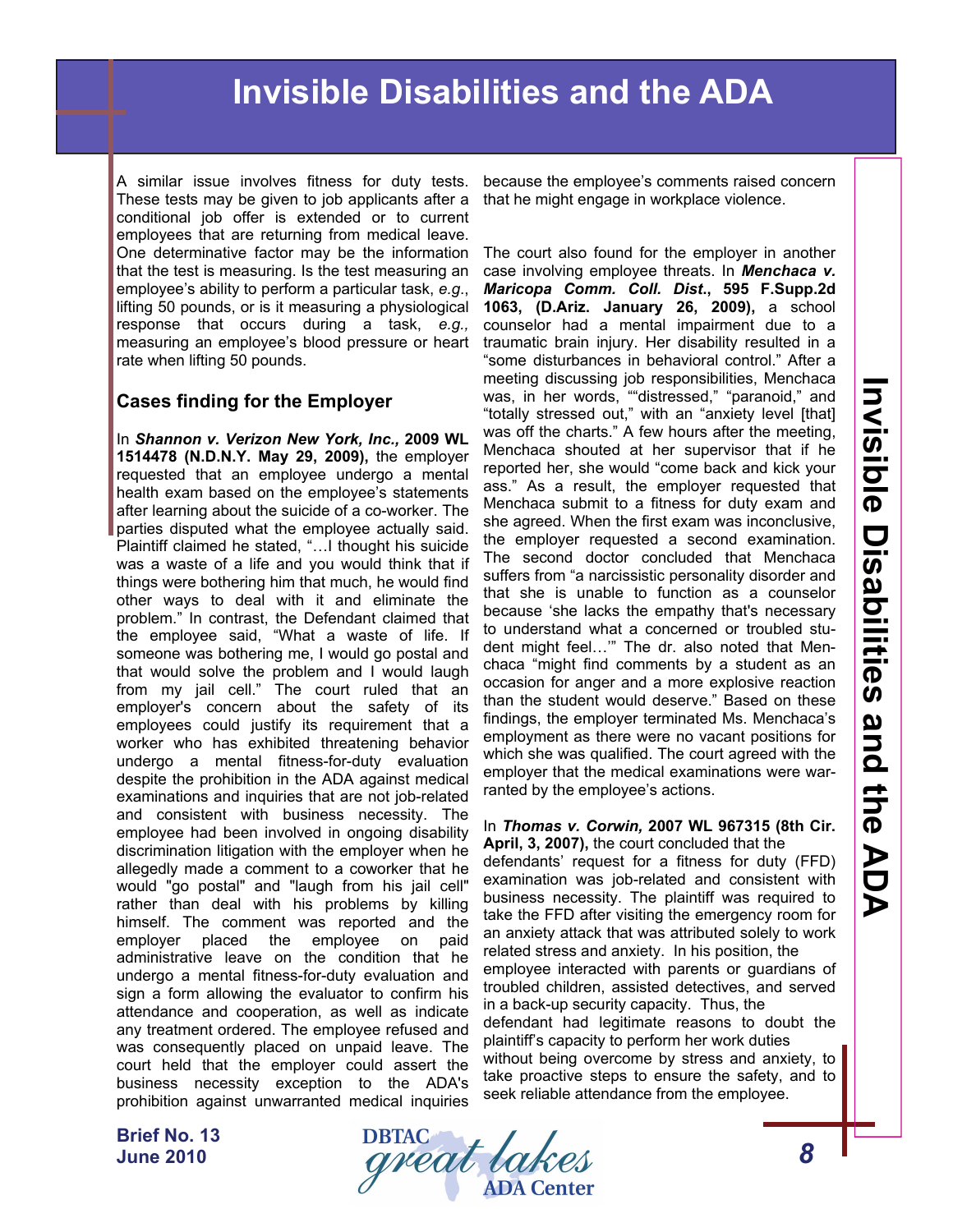### **Case finding for the Employee**

In *Indergard v. Georgia-Pacific Corp.,* **2009 WL 3068162 (9th Cir. Sept. 28, 2009)** In *Indergard*, an employee took medical leave to recover from a knee injury. When she sought to return to work, the employer required her to undergo a two-day Physical Capacity Evaluation (PCE), which included treadmill and lifting tests. A state-licensed occupational therapist hired by her employer conducted the PCE. The plaintiff's heart rate was measured after she performed the treadmill test and the occupational therapist noted that plaintiff required "increased oxygen" and demonstrated "poor aerobic fitness." The therapist concluded that plaintiff was unable to perform the lifting requirements of her position. Plaintiff believed that the PCE was a prohibited medical examination under the ADA and filed suit. The district court found that the examination was not a medical examination, but rather a proper fitness exam. However, on appeal, the Ninth Circuit reversed the district court, finding the exam was a medical examination that sought a wide range of information capable of detecting disabilities. The exam therefore violated the ADA unless the employer could demonstrate it was job-related and consistent with business necessity. The court relied on various factors identified in the Guidance by the EEOC, including that the evaluation was made by a licensed occupational therapist, who interpreted performance and made recommendations, inquired broadly about current pain, use of medication and assistive devices, and finally that the therapist recorded heart rate and breathing pattern after the treadmill test. The court quoted extensively from the EEOC criteria, specifically noting that tests such as physical agility or fitness tests are "generally not medical examinations …*as long as these tests do not include examinations that could be considered* 

#### *medical (e.g., measuring heart rate or blood pressure)."* (Emphasis in original).

# **E. Drug Testing**

Generally, company-wide drug tests are not considered medical examinations under the ADA. *See EEOC Guidance on Disability-Related Inquiries.* However, if the employer uses the test results in a way that screens out or tends to screen

out individuals with disabilities, than the employer may be in violation of Section 12112(b)(6) of the ADA prohibiting "using qualification standards, employment tests or other selection criteria that screen out or tend to screen out an individual with a disability or a class of individuals with disabilities unless the standard, test or other selection criteria, as used by the covered entity, is shown to be job-related for the position in question and is consistent with business necessity." In addition, the employer must show that the criterion cannot be satisfied and the essential functions cannot be performed with a reasonable accommodation. (42  $U.S.C. §12111(8)$ 

In *Connolly v. First Personal Bank,* **2008 WL 4951221 (N.D. Ill. Nov. 18, 2008),** a job applicant had a neck condition and was legally prescribed a controlled substance. She was conditionally offered employment pending passing a preemployment drug test. When the test results showed the presence of the controlled substance,

the bank rescinded its offer without allowing her to provide documentation that the positive test was for a substance she had obtained legally via a

prescription. She then sued under the ADA. The employer sought to dismiss the case, but the court denied the employer's motion. Although

pre-employment drug tests for illegal drugs do not violate the ADA, when the tests cover legally

prescribed drugs and are used to make

employment decisions beyond the prohibition of illicit drug use, then those tests can violate the ADA.

A similar result was reached in a case involving company-wide drug testing of sitting employees. In *Bates v. Dura Automotive Systems, Inc.,* **650 F.Supp.2d 754 (M.D. Tenn. 2009),** the employer had employees submit to drug testing because of concerns about illegal drug use in the workplace. As a result, several employees were removed from work because they failed initial drug screening tests due to their legal use of prescription drugs. The court found there was a question of fact as to whether the test illegally screened out a class of people with disabilities without demonstrating a realistic connection between the test and work performed. (The employees had presented medical documentation that their use of the prescription drugs did not impact their ability to safely perform their jobs, yet they were

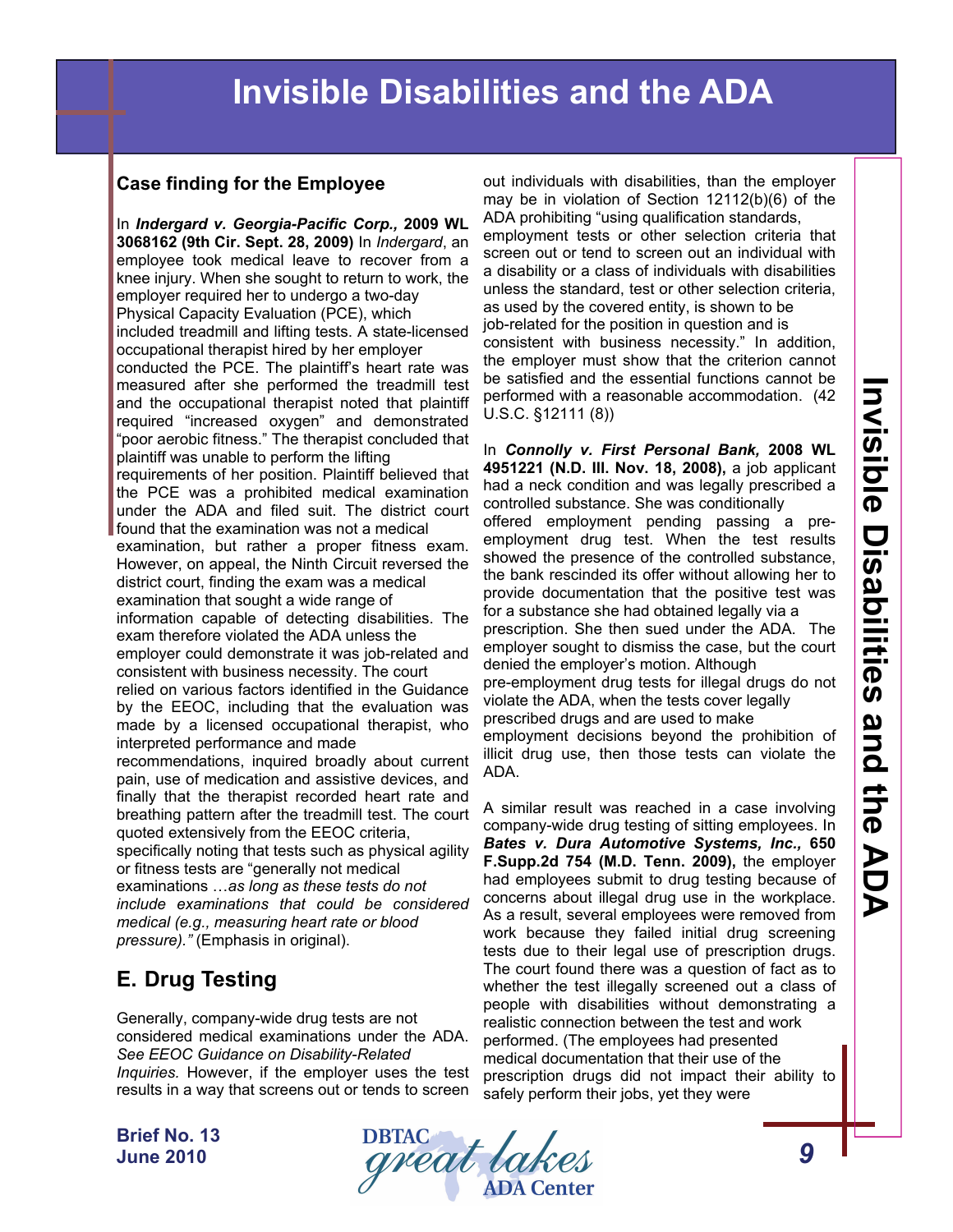automatically removed from their jobs because of **Cases Finding for the Employer**  the positive drug test results.) None of the employees were found to have a current disability, (although some employees did demonstrate a "record of" a disability), but the court held that an individual need not meet the ADA definition of disability to claim that a medical inquiry violated the ADA.<sup>21</sup> The court further held that where:

[M]edical screening of employees is company-wide, not prompted by the individual conduct of the plaintiff and results in the *per se* exclusion of individuals with certain medical conditions, the propriety of such testing is properly evaluated under… the ADA subsection prohibiting use of

"qualification standards, employment tests or other selection criteria" that screen out or tend to screen out individual or class of individuals with disabilities, unless shown to be job-related for position in question and consistent with business necessity," rather than subsection prohibiting medical examinations and inquiries.

The court held that the inflexibility of the employer's policy and the fact that it tended to screen out people with disabilities raised questions of discrimination that needed to be resolved at trial.

### **F. Limitations on Medical Information that May be Requested by the Employer**

As noted above, the ADA limits the amount of information that an employer may require of employees to only information that is "job-related and consistent with business necessity."<sup>22</sup> EEOC Guidance notes that, this means that there must be a reasonable basis to believe that an employee is not qualified, poses a direct threat, or needs a reasonable accommodation. In response to a reasonable accommodation request, employers may request "reasonable documentation" about an individual's "disability and its functional limitations that require reasonable accommodation" in situations "when the disability or the need for the accommodation is not known or obvious…"23 In addition, the Guidance notes that employers may not generally ask what prescription medications employees are taking.<sup>24</sup>

The court found that the employer met ADA requirements in *Kirkish v. Mesa Imports***, 2010 WL 364183 (D. Ariz. Feb. 1, 2010).** In *Kirkish*, plaintiff has peripheral neuropathy, which causes numbness, burning and a stinging sensation to his feet and legs. He openly discussed this with his colleagues and supervisors. Plaintiff took Neurontin, a prescription drug that potentially causes drowsiness, dizziness, unsteadiness, and fatigue, and cautions the patient to "use caution engaging in activities requiring alertness such as driving." Plaintiff worked at an automobile dealership and was required to drive. After Plaintiff misquoted a couple of customers and forgot a customer's name, defendant became concerned and asked about his medications. Defendant then sent a work release form to plaintiff's doctor, who instead of signing the release, submitted a letter saying that plaintiff does not suffer from any symptoms of his medication. Because plaintiff's doctor did not complete the release form, defendant's insurance provider found him plaintiff to be "uninsurable." Defendant then terminated plaintiff's employment. Plaintiff sued under the ADA for an improper medical inquiry and disability discrimination. The court granted summary judgment to the defendant. It found that defendant's medical inquiry was job-related and consistent with business necessity because defendant had good cause to determine whether plaintiff was capable of safe driving, as it was an essential function of his job, and also had good cause to address the plaintiff's "insurability" under the company's policy.

The employer's request for a medical review was deemed proper in *Hatzakos v. Acme American Refrigeration, Inc.***, 2007 WL 2020182 (E.D.N.Y. Jul. 6, 2007).** The employer requested the medical review as an employee with mental illness frequently missed work due to associated depression. When a manager inquired if the employee had depression, the employee disclosed it, and the manager placed the employee on leave pending a medical review of whether he was safe in the workplace. The court ruled that the request for the medical review was lawful, although as noted below, the court disagreed with the employer's determination that the employee was not qualified. See also, *Wyland v. Boddie-Noell* 

**Invisible Disabilities and the ADA Invision disabilities and the DDA** 

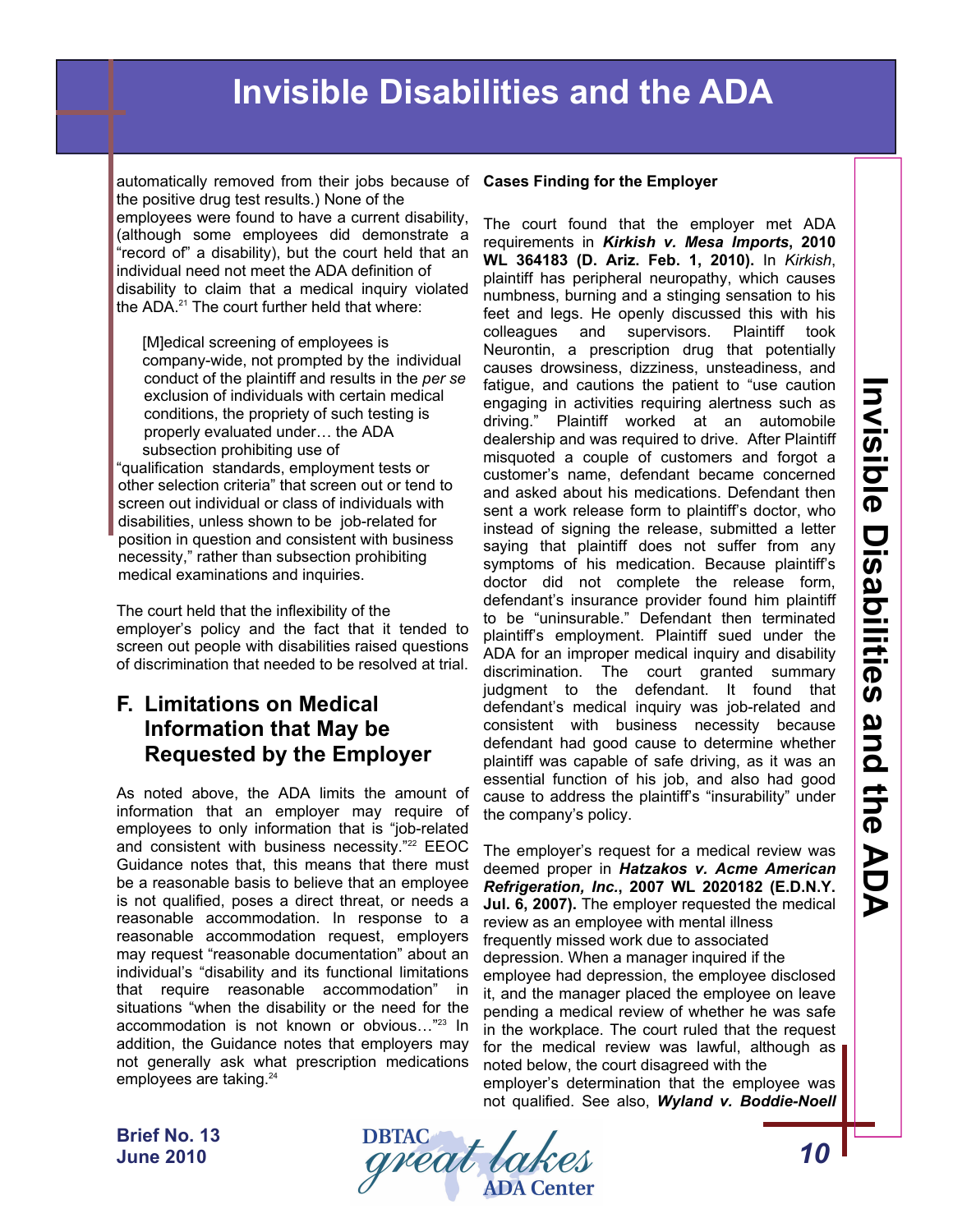*Enterprises, Inc.,* **165 F.3d 913, 1998 WL 795173 (4th Cir. 1998),** where the court ruled a medical inquiries were proper when the medication an employee was taking may impair his ability to perform the essential job function of driving.

In *Rivera v. Smith,* **2009 WL 124968 (S.D.N.Y. Jan. 20, 2009),** a doctor was stalking a nurse after she ended their romantic relationship. The hospital asked the doctor to submit to a psychological examination and he refused. The hospital terminated him and he filed suit under the ADA, claiming the hospital made an impermissible medical inquiry. Although employers are generally prohibited from making disability-related inquiries and requiring examinations, here the court found that the hospital as it had a legitimate business reason for requiring the examination, and dismissed the ADA case.

#### **Cases Finding for the Employee**

The court found for the employee in *Green v. CSX Hotels, Inc.,* **2009 WL 113856 (S.D. Va. Jan. 15, 2009),** a waitress injured her back on the job and took medical leave. When she sought to return to work, the employer required her to undergo three functional capacity examinations, with the third one being very strenuous and involving activities that did not relate to her job. She refused to perform all the activities in the exam and was terminated. She sued under the ADA and the employer sought dismissal of the case. The court refused to dismiss the case finding that the employer's insistence that the employee undergo a third examination that did not relate to her job duties supported her allegations of disability discrimination.

### **G. Disclosure and Qualified and/ or Direct Threat Issues**<sup>25</sup>

#### **Cases Finding for the Employer**

The U.S. Supreme Court addressed the direct threat issue involving an individual with an invisible disability in *Chevron v. Echazabal,* **536 U.S. 73 (2002).** In *Echazabal*, plaintiff was offered a job contingent on passing a medical examination. The examination revealed elevated liver enzymes and he was eventually diagnosed as having

asymptomatic chronic active hepatitis C. Accordingly, his employer rescinded the employment offer on the basis that plaintiff would pose a direct threat to his own health and safety. The Supreme Court held that direct threat included "threat to self" and upheld the employer's decision not to hire Mr. Echazabal.

It was held that the company complied with the ADA in *Ward v. Merck & Co.,* **2007 WL 760391 (3rd Cir. 2007),** when it terminated a pharmaceutical company chemist with mental illness, including anxiety and panic disorders, for failing to comply with the company's demand for a fitness for duty evaluation. Mr. Ward's co-workers & supervisors became concerned about his performance and behavior when "Ward began to engage in strange behavior" including having a "temper tantrum," walking around like a "zombie," and causing a disruptive "episode in Merck's cafeteria" that resulted from a "brief psychotic disorder."26 As a result of Mr. Ward's behavior, his difficulties interacting with others, and his limited productivity and participation at work, Merck requested that he undergo a fitness for duty evaluation with the company's physician. Mr. Ward refused, was suspended without pay, and terminated when he did not respond to a follow-up letter insisting that he undergo the examination.<sup>27</sup>

The court held that Merck's requirement for the fitness for duty examination did meet the "business necessity" test under the ADA. The court placed the burden of proof on Merck to show that Mr. Ward posed a "direct threat" and found that the possible "threats to employee safety" based on the conduct cited above "were sufficient to meet the business necessity element…"28

If an employer does an "individualized assessment" of an individual's diabetes or other medical condition, and finds that the individual's condition causes a "direct threat," it may be justified in terminating or refusing to hire the individual. For example, in **Darnell v. Thermafiber, Inc**., **417 F.3d 657, 659 (7th Cir. 2005),** a Seventh Circuit case involving an individual with insulin dependent Type 1 diabetes, the plaintiff admitted that his diabetes was not under control (unlike Mr. Branham). As a result, the court affirmed summary judgment for the

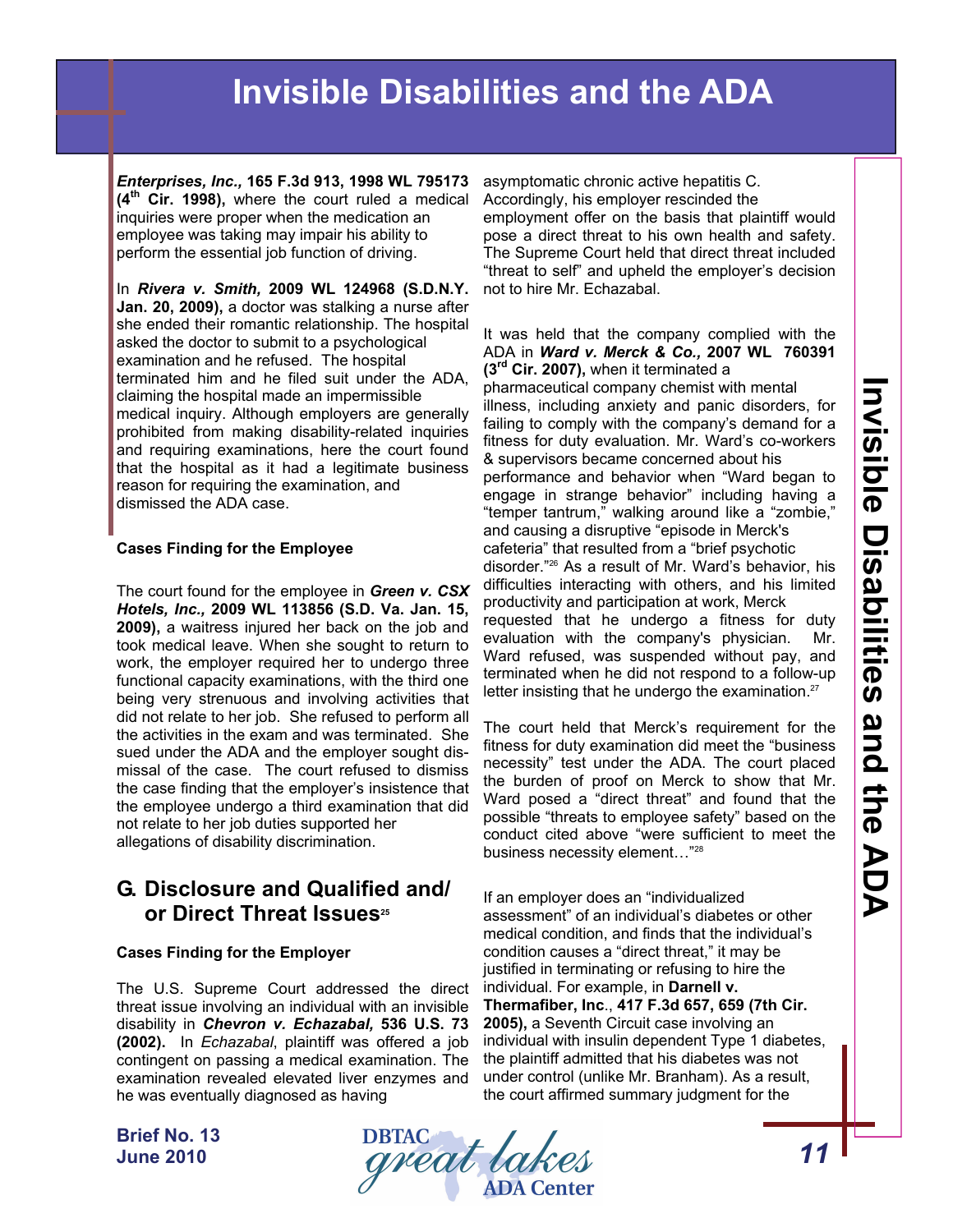employer after it refused to rehire the job applicant.29 Before applying for employment, Mr. Darnell had worked for Thermafiber as an Operator through a temporary placement agency from October 2000 through May 2001.<sup>30</sup> The position requires working around heavy machinery in extremely hot conditions. Before starting work, Mr. Darnell passed a pre-employment physical given by a "nurse practitioner." In April 2001, Mr. Darnell applied for employment directly with Thermafiber. While working there, he had not had "any debilitating episodes… related to his diabetes."31

When Mr. Darnell applied in April 2001 for direct hire, he was required to undergo a pre-employment physical with a physician consisting of "a urine glucose test and interview."32 Based on these two procedures, Thermafiber's physician, "whose practice includes 180 diabetes patients," determined that Mr. Darnell's "diabetes was not under control; as a result he felt there was no need to conduct further tests or review Darnell's medical chart." The physician was "shocked" by Mr. Darnell's "disinterest" in his condition and concluded that his uncontrolled diabetes rendered him unqualified for the position as he posed a "direct threat."33 The doctor based the conclusion on his belief that the risk of harm was "significant," and that there was "a very definite likelihood" that "harm could occur." The doctor stated that it was "a reasonable medical certainty that Darnell would pass out on the job ... sooner or later ...."34

Mr. Darnell argued that this limited examination did not constitute an "individualized assessment," that he did not pose a "direct threat" as he has not experienced any hypoglycemic events, and that Thermafiber failed to investigate or provide reasonable accommodations such as "additional food and water breaks."35 The court did not agree with any of Mr. Darnell's arguments stating, "where the

plaintiff's medical condition is uncontrolled, of an unlimited duration, and capable of causing serious harm, injury may be considered likely to occur."36 The court noted that Thermafiber's physician

assumed that the requested accommodations would be in place. The court found that harm was likely even though Darnell worked safely on the job for ten months.<sup>37</sup>

#### **Cases Finding for the Employee**

The U.S. Court of Appeals for the Fifth Circuit came to a different conclusion in a case involving an individual with allegedly uncontrolled Type II diabetes. In *Rodriguez v. ConAgra Grocery Product Co.,* **436 F.3d 468, 479 (5th Cir. 2006),**  the court held that the fact that the diabetes was not controlled was irrelevant as the employer did not conduct an independent, individualized assessment and based its decision on generalizations and false beliefs. The court distinguished this case from other cases involving uncontrolled diabetes by noting that this case involved an impairment that was "regarded as" being substantially limiting even though it was actually was not so limiting. Therefore, the court concluded that, "applying the supposed 'failure to control' rule in a 'regarded as' case just makes no sense.<sup>38</sup>

*Rodriguez* demonstrates that employees with invisible disabilities may be found to be unqualified once the disability is disclosed, not based on an individualized assessment, but rather due to stereotypes and misperceptions regarding their disability. Another case that demonstrates this is *Hatzakos v. Acme American Refrigeration, Inc.***, 2007 WL 2020182 (E.D.N.Y. Jul. 6, 2007),** a case involving an employee with mental illness who frequently missed work due to associated depression. When a manager inquired if the employee had depression, the employee disclosed it, and the manager placed the employee on leave pending a medical review of whether he was safe in the workplace. Subsequently, the employee's doctor indicated the employee was stable, although did not provide employer with the assurance that absolutely no threat existed. The manager then discharged the employee for poor attendance and possible risk. The employee filed suit under the ADA, alleging disability discrimination. The court denied the employer's motion for summary judgment, finding that the employer failed to present evidence that the employee posed a significant risk of substantial harm. The employer failed to identify the nature of the risk posed by the employee's psychological disorders or medications and the likelihood or imminence of potential harm.

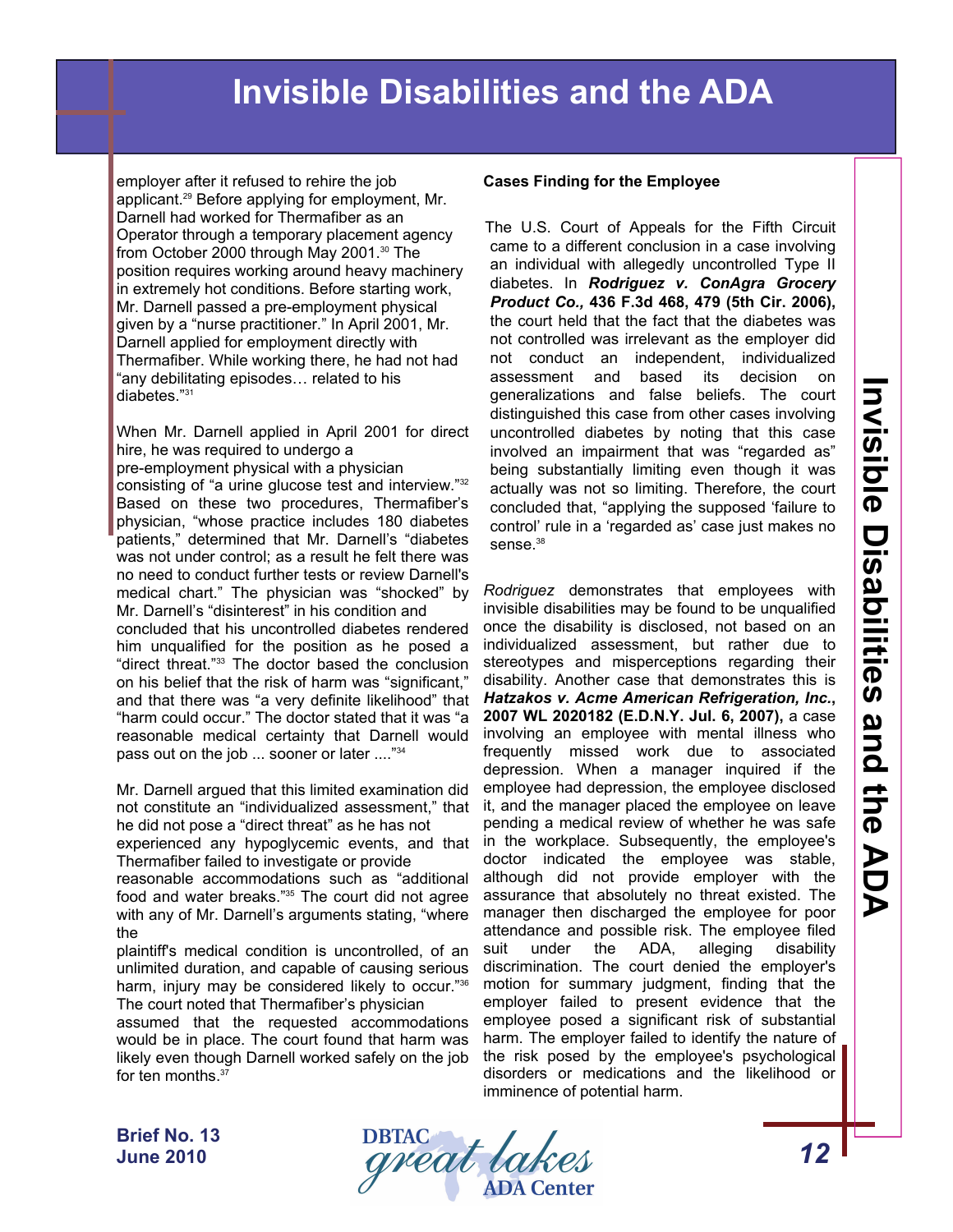Similarly, in *Holiday v. City of Chattanooga*, **206 F.3d 637 (6<sup>th</sup> Cir. 2000)**, a job applicant was not hired as a police officer after he voluntarily disclosed that he was living with HIV. The Appellate Court for the Sixth Circuit reversed the district court's ruling for the employer finding that the City improperly relied on an outside physician's "cursory and cursory medical opinion" and failed to make the required individualized assessment. The court noted that the City "does not normally test employment applicants for HIV or AIDS" and therefore, may have improperly withdrawn the job offer that was made to the applicant.

Similarly, in *Kapache v. U.S. Department of Justice, Federal Bureau of Investigation,* **2009 WL 2903698 (D.D.C. September 11, 2009),** a conditional job offer was revoked after medical screening. In *Kapache*, an applicant with diabetes applied for a special agent position with the FBI, and the FBI gave him a conditional offer. However, the FBI ultimately revoked his offer when it determined that plaintiff lacked sufficient control over his diabetes such that he was unable to perform the position. The applicant sued, and his case went to trial. The jury found in favor of plaintiff and awarded him \$100,000 in damages. After the trial, defendant filed a motion for a judgment as a matter of law and a motion for a new trial. The court denied both motions. Defendant argued that employee's condition did not substantially limit a major life activity (pre-ADAAA) and that the employee was not able to perform the essential job functions. The court rejected both arguments, noting that ADA inquiries must be individualized. There was enough evidence to show that the employee's diabetes substantially limited his ability to eat and care for himself. In addition, the employee's physician testified that the employee could perform the essential functions of an FBI special agent using an insulin pen.

In the case of *Menchaca v. Maricopa Comm. Coll. Dist***., 595 F.Supp.2d 1063, (D.Ariz. January 26, 2009),** discussed above regarding a fitness for duty examination, the court did disagree with the employer's conclusion that the employee was not qualified. The court stated that the employer did not sufficiently explore the possibility of reasonable accommodations such as a job coach, as

suggested by the employee. The court also found for the employee on the issue of whether the employee's outburst constituted a "legitimate, non-discriminatory" for the termination. The Ninth Circuit found for the employee on this issue as it has a rule "that conduct resulting from a disability is considered to be part of the disability and is not a separate basis for termination." The court then found that this isolated outburst did not constitute an "egregious and criminal" action necessary to justify an exception to the Circuit's rule.

## **III. Confidentiality Issues**

Section 12112(d)(3)(B) of the ADA requires that the information obtained regarding the medical condition or history of an applicant is to be collected and maintained on separate forms, kept in separate medical files, and treated as a confidential medical record. EEOC Guidance further explains that this applies to:

> Medical information obtained from a disability-related inquiry or medical examination (including medical information from voluntary health or wellness programs), as well as any medical information voluntarily disclosed by an employee (Internal citation omittied).

Medical information may only be shared by employers " in limited circumstances with supervisors, managers, first aid and safety personnel, and government officials investigating compliance with the ADA."39 While there have been relatively few reported decisions on this provision of the ADA, the following cases provide some additional analysis and show the importance of keeping medical information confidential.

## **A. Confidentiality Regarding the Disability**

#### **Cases Finding for the Employer**

The ADA provides that confidential information may be shared with individuals involved in the hiring process who need to know the information. In O'Neal v. City of New Albany, 293 F.3d 998 (7th

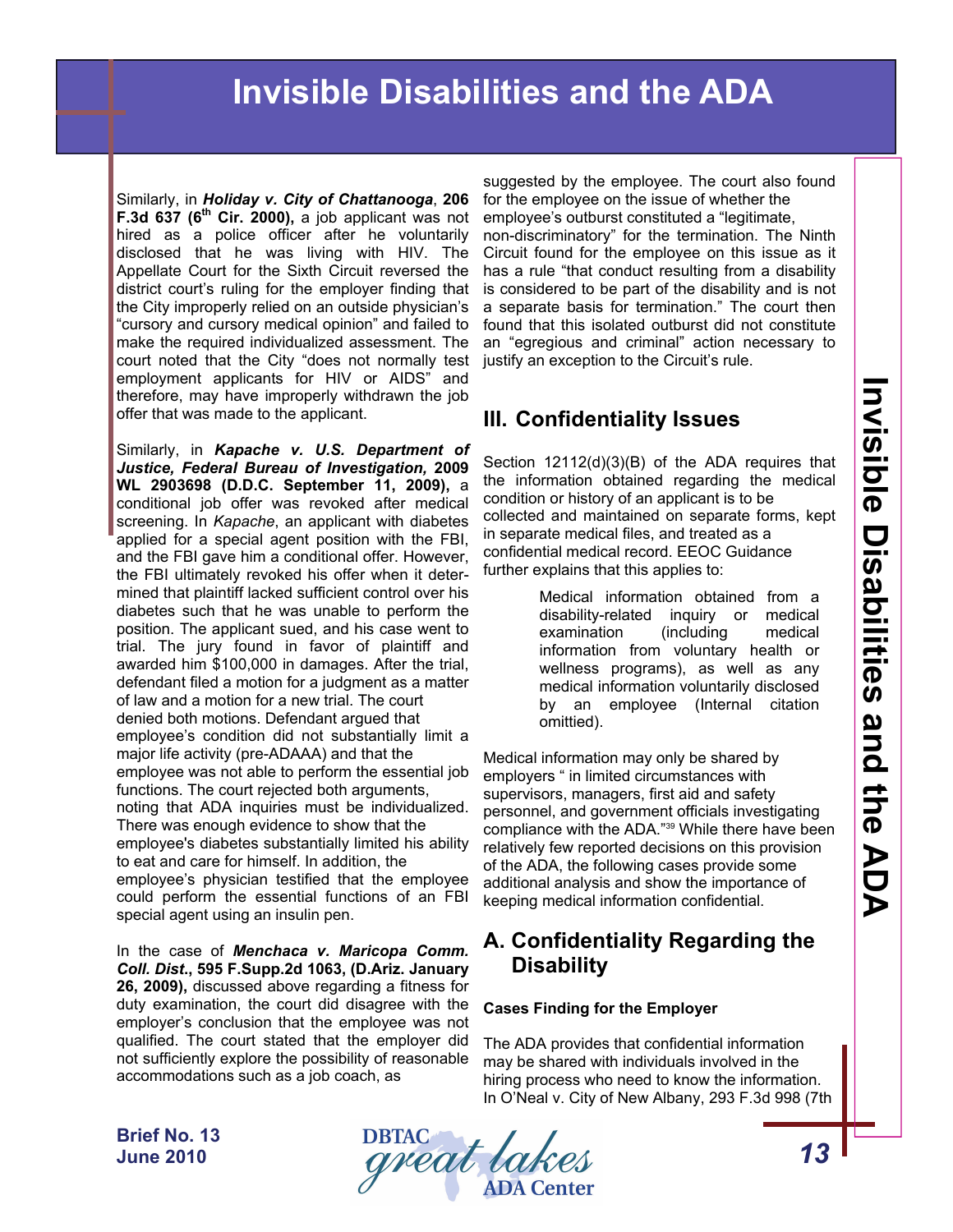Cir. 2002), mentioned previously, the employer disclosed results of a medical examination for a police officer applicant to members of the local pension board. The officer had high blood pressure. This board claimed it needed to certify the plaintiff's examination as part of the hiring process, and thus, needed to know the information. As a result, the court found that the ADA had not been violated because the disclosure was proper.

The EEOC interprets the confidentiality provision to apply to medical information even it is voluntarily disclosed. (See EEOC Guidance on Disability-Related Inquiries cited above.) However, some courts have taken a more restrictive view. In Cash v. Smith, 231 F.3d 1301 (11th Cir. 2000), an employee voluntarily disclosed her diabetes to her supervisor, and subsequently the supervisor disclosed that information to the employee's co-workers. The plaintiff brought an ADA case for, among other things, the improper disclosure of her disability. Contrary to the EEOC's position on this issue, the court held that the provision prohibiting disclosure of disability-related information did not apply to voluntary disclosures.

The voluntary disclosure issue was also discussed in Grimsley v. Marshalls of MA, Inc., 284 Fed. Appx. 604 (11th Cir. 2008), although the court found that plaintiff did not properly plead this claim. In Grimsley, an individual with bipolar disorder, worked at Defendant's warehouse. After Plaintiff's supervisor joked in employee meetings about Plaintiff's disability, called Plaintiff crazy, advised Plaintiff to take more medication in front of other employees, and frequently asked Plaintiff if he was taking his medication, Plaintiff resigned and sued under the ADA, alleging that Defendant improperly disclosed Plaintiff's medical condition. (The employer also made derogatory racial comments to and about Plaintiff). The Eleventh Circuit Appellate Court upheld summary judgment for Defendant, explaining that Plaintiff had disclosed his condition to Defendant voluntarily, not in response to an inquiry or exam, thereby precluding an improper disclosure claim. Plaintiff then argued that his ADA claim was actually meant to be an improper medical inquiry claim, not improper disclosure, and was therefore not precluded by Plaintiff's voluntary disclosure. However, the court held that Plaintiff had not properly pled an

improper medical inquiry claim his complaint, so he could not present the issue in the appellate court.

#### **Cases Finding for the Employee**

In *Tucker v. CAN Holdings, Inc.,* 2008 WL 5412829 (W.D. Ky. Dec. 30, 2008), an employee had a medical condition as a child that required implementation of a corrective device. She disclosed the condition to her employer during a work-related physical examination. Subsequently, another company acquired her employer's business. Thereafter, she injured her back and a representative of the new employer sent an e-mail to all employees worldwide describing the employee's medical condition and the corrective device, and incorrectly asserting that the pre-existing condition caused her recent injury. The employee sued under the ADA for unlawful disclosure of her medical records. The court refused to dismiss the employee's claim noting that employee medical information must be treated as confidential and only disclosed for special work-related reasons.

An employee's disability was also blatantly disclosed by the employer in *EEOC v. Ford Motor Credit Company,* **2008 WL 152780 (M.D. Tenn. Jan. 14, 2008)**. In *EEOC v. Ford***,** an employee with HIV needed intermittent medical leave to participate in a clinical trial. To obtain the leave, the employee was required to disclose his HIV status to his direct supervisor, who then disclosed his HIV to his co-workers causing him shame, humiliation and depression. The employee filed suit under Title I of the ADA alleging violations of confidentiality. Ford moved for summary judgment claiming that the employee voluntarily disclosed his HIV status and therefore not protected by the ADA's confidentiality provisions. The court denied summary judgment finding that the disclosure was not voluntary, as it was a pre-requisite to receive leave from work. The court held that the disclosure was job-related and therefore, subject to the ADA's confidentiality requirements.

Inadvertent or careless disclosure is also prohibited by the ADA. In *Cripe v. Mineta,* **2006 WL 1805728 (D.D.C. June 29, 2006),** the attorney of an employee with HIV sent a letter to the employer regarding work accommodations. The employer failed to keep the letter confidential (the

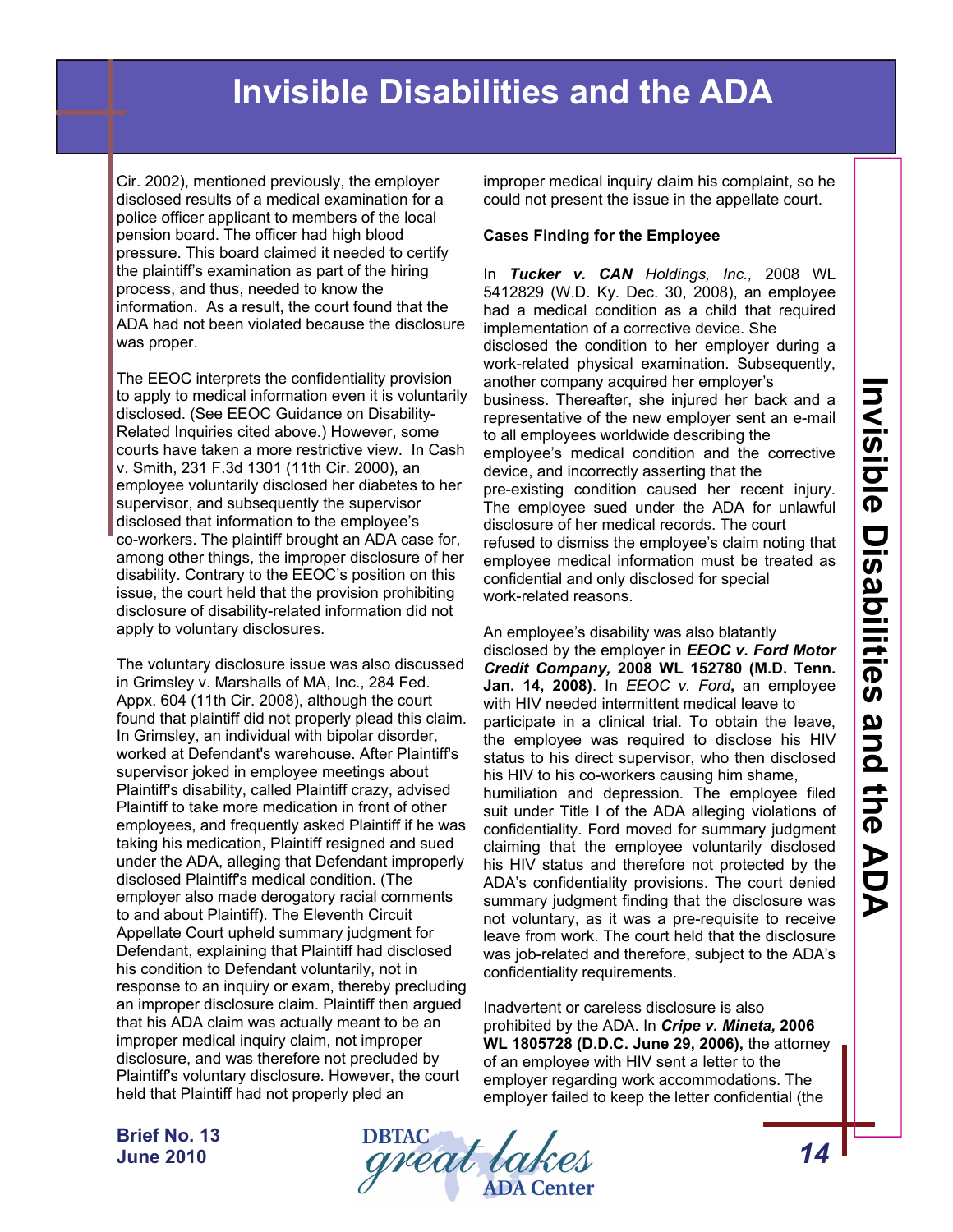letter was sitting on a desk without an envelope) and, as a result other employees learned of the plaintiff's HIV status. The court rejected the employer's argument that the information did not have to be protected since it was not marked as confidential.40

### **B. Confidentiality Regarding the Accommodation**

If an employer unnecessarily divulges that an individual with a disability is receiving a reasonable accommodation, this may be tantamount to the disclosure of the medical condition itself. EEOC Enforcement Guidance explains that employers may only disclose reasonable accommodations to co-workers on a "need-to-know basis." Otherwise, an employer may only respond to co-worker questions about accommodation issues by saying that it is acting for legitimate business reasons or in compliance with federal law."41 The EEOC suggests that providing all employees with background information about the ADA and confidentiality righst may be helpful. Further, EEOC Guidance on Reasonable Accommodation states that an employer:

 May not disclose that an employee is receiving a reasonable accommodation because this usually amounts to a disclosure that the individual has a disability The ADA specifically prohibits the disclosure of medical information except in certain limited situations, which do not include disclosure to coworkers.42

Employers may respond to co-worker inquiries "by emphasizing its policy of assisting any employee who encounters difficulties in the workplace" and emphasizing that all workers' privacy is respected in such situations.43

#### **Case Finding for the Employer**

There are few federal court cases discussing this important issue. One case that did discuss this issue was brought by the EEOC. In *EEOC v. ESAB Group, Inc.,* **208 F.Supp.2d 827 (N.D. Ohio February 19, 2002),** a case brought by the EEOC, the employer posted a schedule available to the "human resources department and those

with a 'need to know.'" Designations such as "ADA" (for employees "working with accommodation schedule according to physician)," and "DIS" (indicating a "non-occupational disability)" were contained in the schedule. One employee with diabetes, Stowers, was receiving an accommodation of a fixed shift and began being harassed as co-workers felt he was "receiving preferential treatment." The co-workers made threats of violence and referred to Stowers' "ADA" designation as "American Dick head Association." In addition, a company nurse disclosed Stowers' condition to one of his co-workers. The employer argued that it did not violate the ADA as:

> The confidentiality requirements of the ADA are limited to information obtained in three situations that are not applicable here: (1) medical information regarding a job applicant obtained through a permissibly required preemployment medical exam; (2) medical information obtained through a voluntary exam that is part of an employee health program, or; (3) information obtained through inquiries by the employer into an employee's ability to perform job-related functions.

The court agreed with the employer, seemingly contrary to EEOC Guidance referenced above requiring that medical information voluntarily disclosed be kept confidential.

EEOC Guidance on confidentiality was also not followed in *Ross v. Advance America Cash Advance Centers, Inc*.**, 605 F.Supp.2d 1025 (E.D.Ark. March 24,2009).** In *Ross*, an employee disclosed his bipolar disorder to his supervisor in connection with a request for an adjusted schedule. The supervisor then disclosed the condition to another employee. In the case, Ross did not raise the confidentiality issue but rather claimed that she was retaliated against for complaining about the disclosure, which she considered unlawful. While the employer admitted the disclosure violated company policy, the court held that Ross did not offer any evidence to show that the disclosure violated the ADA. The court stated that the disclosure was "ill-mannered," but "there is nothing in the ADA that requires, or could reasonable be

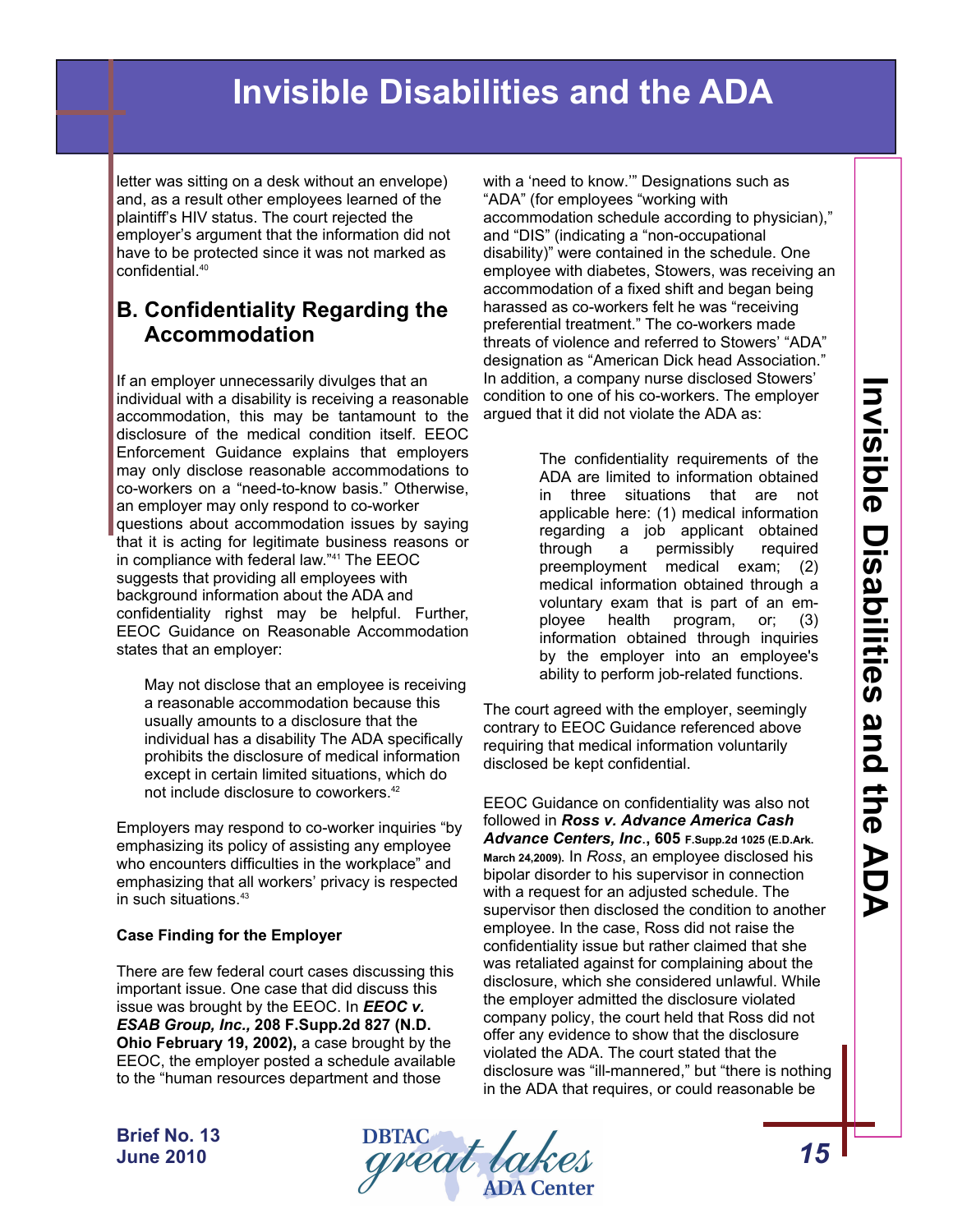read to require, that the employer keep that information secret from other employees."

#### **Cases Finding for the Employee**

In *Medlin v. Rome Strip Steel Co., Inc.,* **294 F.Supp.2d 279 (N.D.N.Y. December 10, 2003)**, an employee had a back condition that included multiple fractures. He was sent for a Functional Capacity Evaluation (FCE) and heard detailed findings of the FCE, (*e.g*., that he became short of breath during the examination), from a co-worker before hearing them from his supervisor or the doctor. The court held that this disclosure may be an ADA confidentiality violation as the co-worker may not have needed to know the information. Therefore, the court denied summary judgment for the employer despite the employer's arguments that a medical release signed by the employee authorized the disclosure.

In *EEOC v. Teamsters Local 804***, 2006 WL 988138 (S.D.N.Y. April 12, 2006),** a case brought by the EEOC against a union, it was alleged that the union disclosed to a "disgruntled employee" that a co-worker had AIDS. The union allegedly became aware of the employee's condition as part of a job transfer process and the information was submitted at the employer's (UPS) request. The employee did disclose in the workplace that he had lymphoma and was undergoing chemotherapy, but never disclosed the fact that he was living with AIDS. The union claimed that UPS did not inform it of the employee's AIDS and the court indicated that this was a question of fact for a jury. It was also a question of fact for the jury as to whether the disclosure took place at all or whether the coworker learned of the condition through other sources. The court held that the disclosure may violate the ADA if it occurred as alleged and denied the defendant's motion for summary judgment although the judge surprisingly indicated "it pains [him] to do so." The court mentioned that the case posed an interesting legal question: whether the ADA imposes an identical duty of confidentiality not only on the employer… but also on all third-party entities with whom the employer shares the information?" However, the court declined to rule on this issue as it believed "there are good reasons for not reading the statute as expansively as the EEOC requests." Interestingly,

in a rare move for a written decision, the court strongly encouraged that the parties try to settle the case "In light of the limited monetary exposure and the complex questions that must be resolved on this imperfect record…"

Two cases decided by the EEOC, (not a federal court), in situations involving federal employees discussed the issue of disclosure of a reasonable accommodation to co-workers. In *Williams v. Astrue* **(SSA), 2007 EEOPUB LEXIS 4206 (EEOC 2007),** the EEOC stated that, when responding "to a question from an employee about why a coworker is receiving what is perceived as 'different' or 'special' treatment," the employer might explain "that it has a policy of assisting any employee who encounters difficulties in the workplace," and that "many of the workplace issues encountered by employees are personal, and that, in these circumstances, it is the employer's policy to respect employee privacy."

Another EEOC decision provides additional guidance. In *Dozbush v. Mineta* **(DOT), 2002 EEOPUB LEXIS 484 (EEOC 2002),** the EEOC ruled that it was not unlawful for an employer to disclose to co-workers that an employee was "medically disqualified" from performing certain duties. The EEOC distinguished this as a disclosure of "work status" that can relate to reasons unrelated to disability. The EEOC noted that information of a diagnosis or symptoms must still be kept confidential.

### **C. Confidentiality of Medical Information from Doctors**

In addition to the EEOC Guidance noted above, the guidance also provides:

> Since a doctor cannot disclose information about a patient without his/ her permission, an employer must obtain a release from the individual that will permit his/her doctor to answer questions. The release should be clear as to what information will be requested. Employers must maintain the confidentiality of all medical information collected during this process, regardless of where the information comes from.<sup>44</sup>

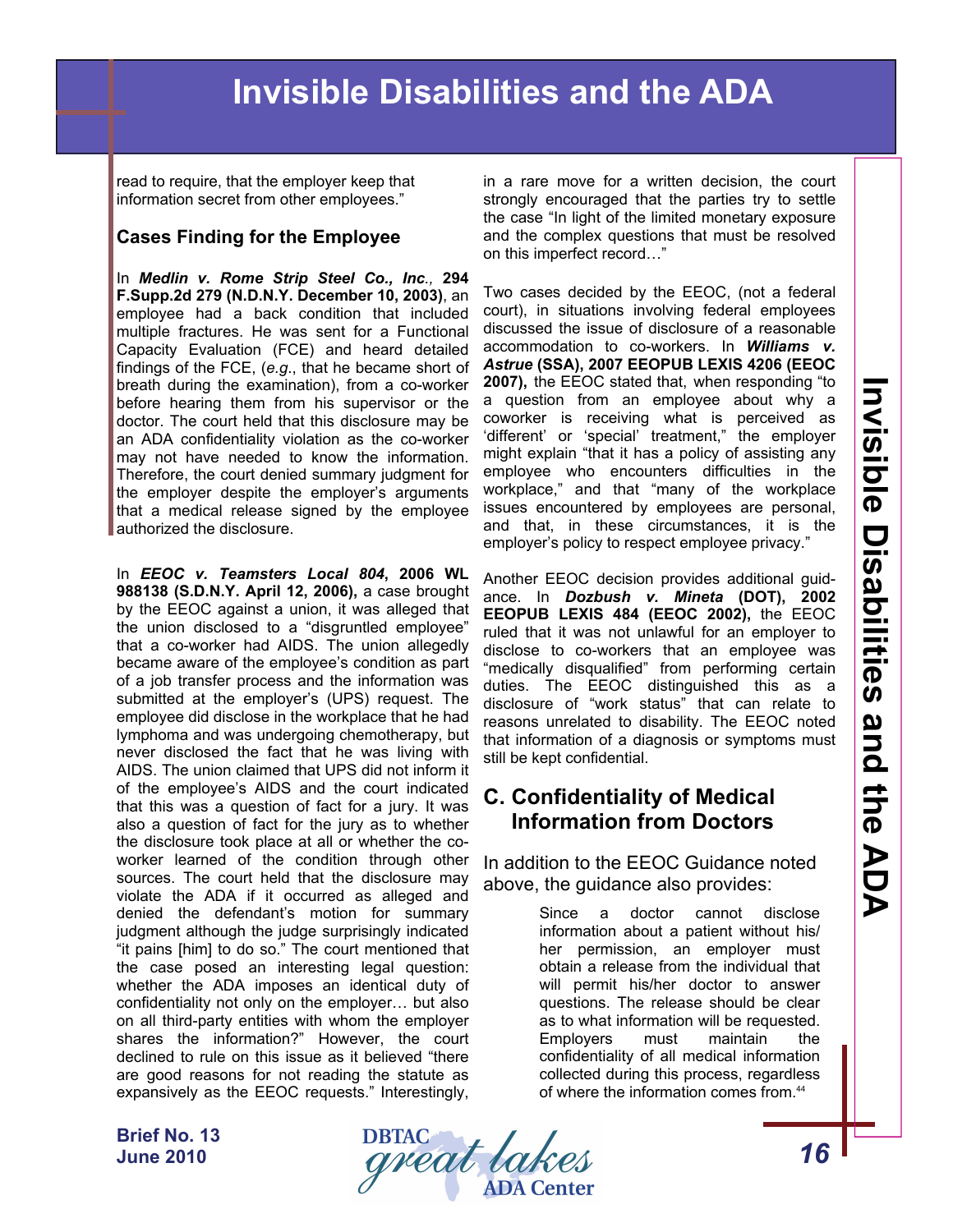#### **Case Finding for the Employer**

The relationship between a company doctor and the employer was at issue in *Barger v. Bechtel BWXT Idaho LLC***, 2008 WL 4411441 (D. Idaho Sept. 25, 2008).** In *Barger*, plaintiff was an individual with stress-related issues including anxiety and insomnia. Mr. Barger's employment was terminated after his employer required him to see a company physician who later recommended discharge to the Personnel Action Advisory Group. The court held that the employer did not violate the ADA when the company physician disclosed the plaintiff's exam results because the physician only shared general job-related observations and the ADA allows an exception when supervisors must be informed of necessary restrictions on duties of the employee.

#### **Case Finding for the Employee**

In *Fleming v. State University of New York,* **502 F.Supp.2d 324 (E.D.N.Y. August 6, 2007),** a doctor with sickle cell anemia brought suit under the Rehabilitation Act and Title II of the ADA alleging a violation of confidentiality by the director of the residency program. The plaintiff alleged that the director disclosed his condition to a potential employer, the Yuma Regional Medical Center, leading to plaintiff's being denied employment. The court rejected defendant's claim that the plaintiff's disclosure to the director was voluntarily made, was not in response to a medical inquiry, and was therefore not covered by the ADA's confidentiality provision. Rather the court pointed to plaintiff's claims that he did not openly discuss his sickle cell anemia with his colleagues or supervisors and that he told the residency director of the condition when the director telephoned plaintiff while he was in the hospital asking why plaintiff was there. The court also found that the confidentiality requirements of Title I of the ADA also applied to cases brought under Title II and/or the Rehabilitation Act. The doctor's disclosure to a potential employer, therefore violated the ADA and Rehabilitation Act.

**IV. Disabilities Must be Known by the Employer to Establish an ADA Violation** 

Generally, employers will not be found to have violated the ADA if the disability is not known. This is true whether the complaint involves a failure to accommodate or asserts other adverse employment actions on the basis of disabilities. Employers need only accommodate known disabilities. In requesting accommodations, employees with invisible disabilities should let the employer know of the existence of a disability, identify the limitations that result from the disability, and try to identify possible accommodations, if possible. *See EEOC Guidance on Reasonable Accommodation and Undue Hardship.* 

## **A. Reasonable Accommodation and Disclosure - Accommodating Known Disabilities**

As discussed above, medical inquiries from an employer must be "job-related and consistent with business necessity." Regarding voluntary disclosure, an individual does not have to disclose a disability unless a reasonable accommodation is needed. The request does not need to be written or expressed formally as long as the individual (or his/her representative) informs the employer know an adjustment or change at work for a reason related to a medical condition" is needed.<sup>45</sup>

### **Cases Finding for the Employer**

The court discussed the importance of disclosure in cases involving people with invisible disabilities in *Cordoba v. Dillard's, Inc*., **2003 WL 21295143 (M.D.Fla. February 24, 2003).** The court in *Cordoba* stated:

 Unlike gender or racial discrimination statutes, the ADA does not presuppose that the employer is always aware that the employee belongs to the protected category known as "the disabled". In many instances,… the putative disability is generally invisible to the naked eye.

Therefore, the court stated that plaintiffs must "show by a preponderance of the evidence that their employers… knew of their disabilities" to establish a claim of discrimination. The plaintiff must produce "probative evidence of Defendant's actual knowledge of [a] disability" in order to

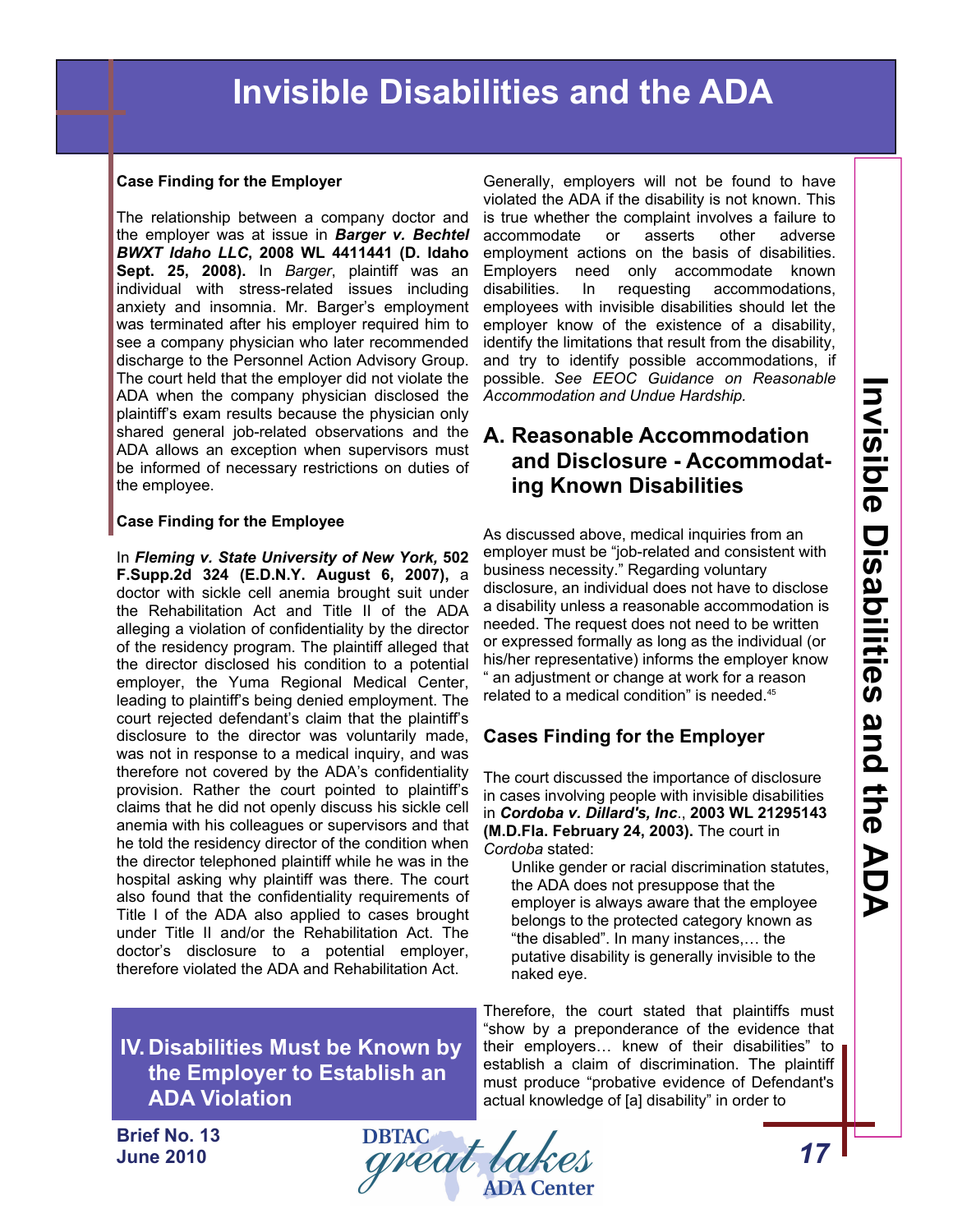establish an ADA violation. The *Cordoba* court found for the employer as there was "serious reason to doubt even that Plaintiff considered herself to be disabled at any time during her tenure at Dillard's." While plaintiff realized "she was ill,… it does not follow from this that she regarded herself as statutorily disabled." The court noted that plaintiff's request for reduced hours was based "on her own judgment, not the advice of a physician."

As to the issue of what evidence establishes employer knowledge of a disability, the court stated that Plaintiff's disclosure to "low-level employees" did not create a finding that the employer had "constructive knowledge" of a disability. As the employee was terminated for "gross insubordination" and as the employer was unaware that the employee had an ADA disability, the court held that the employer was not liable for ADA discrimination.

This reasoning is followed in many other cases. In *Smith v. Grattan Family Enterprises, LLC,* **2009 WL 3627953 (E.D. Mich. Oct. 30, 2009),** an employee who had a hip and bone problems was experiencing severe leg pain. He mentioned the pain to his employer and that he "couldn't stand on it much longer." The employee claims this should have triggered the employer to provide him with some type of reasonable accommodation. The court held that an employer cannot be deemed to be on notice of a disability when an employee does nothing more than complain of having difficulties with his or her job, but never tells the employer that those difficulties stem from a condition of disability. Accordingly, there was no viable claim for failure to accommodate.

In *Keeler v. Florida Department of Health,* **2009 WL 1111551 (11th Cir. Apr. 27, 2009),** plaintiff claimed that her former employer failed to accommodate her mental illness and then terminated her employment in violation of the ADA. Plaintiff had asked her employer to transfer her to another position, claiming that her current position was too stressful and overwhelming. Her employer denied her request and said that she was "doing fine" in her current position. During a subsequent meeting, she "broke down" and started to cry. During the week after this meeting, she was reprimanded twice; once for working late without

approval and once for failing to complete her assigned tasks in a timely manner. After these incidents, Keeler disclosed to her employer that she was diagnosed with Attention Deficit Hyperactivity Disorder and Obsessive Compulsive Disorder. Prior to these events, she had not told her employer about her mental impairments. The plaintiff was terminated from her position shortly after the disclosure. She sued under the ADA and argued that her employer failed to accommodate her disability when it refused to transfer her to a new position. The court held that the employer did not violate the ADA because it did not know about her alleged impairments when it denied her request. She did not reveal her disability until after the employer made its decision. She argued that her behavior – complaining about how stressful her job was and crying during a meeting – should have put her employer on notice on her disability. The court found that these behaviors were not sufficient to put the employer on notice because they did not suggest that she was substantially limited in a major life activity.46

In *Thompson v. Rice,* **2008 WL 5511260 (D.C. Cir. Dec. 30, 2008),** an employee, who experienced a subarachnoid hemorrhage, told her employer that she should not be subjected to stress in the workplace or a hostile work environment. She subsequently sued the employer for failing to provide her with the requested accommodations. The court found in favor of the employer because the employee had failed to adequately inform her employer of her disabling condition. The court held that an employer must know that an employee has a disability in order for a violation of employer's duty to accommodation can be established.

In *Burkhart v. Intuit, Inc.,* **2009 WL 528603 (D.Ariz. March 2, 2009),** an employee "commented" that he had a "mental … or stress related disability" but did not disclose that the impairment was post-traumatic stress disorder and never requested a reasonable accommodation. The court held that the plaintiff did not "put Defendant on notice" that he had "an impairment that substantially limited a major life activity and necessitated accommodation." Therefore, Defendant's duties to engage in the interactive process were not triggered.

In *Freadman v. Metropolitan Property and Casualty Insurance Co.***, 484 F.3d 91 (1st Cir.** 

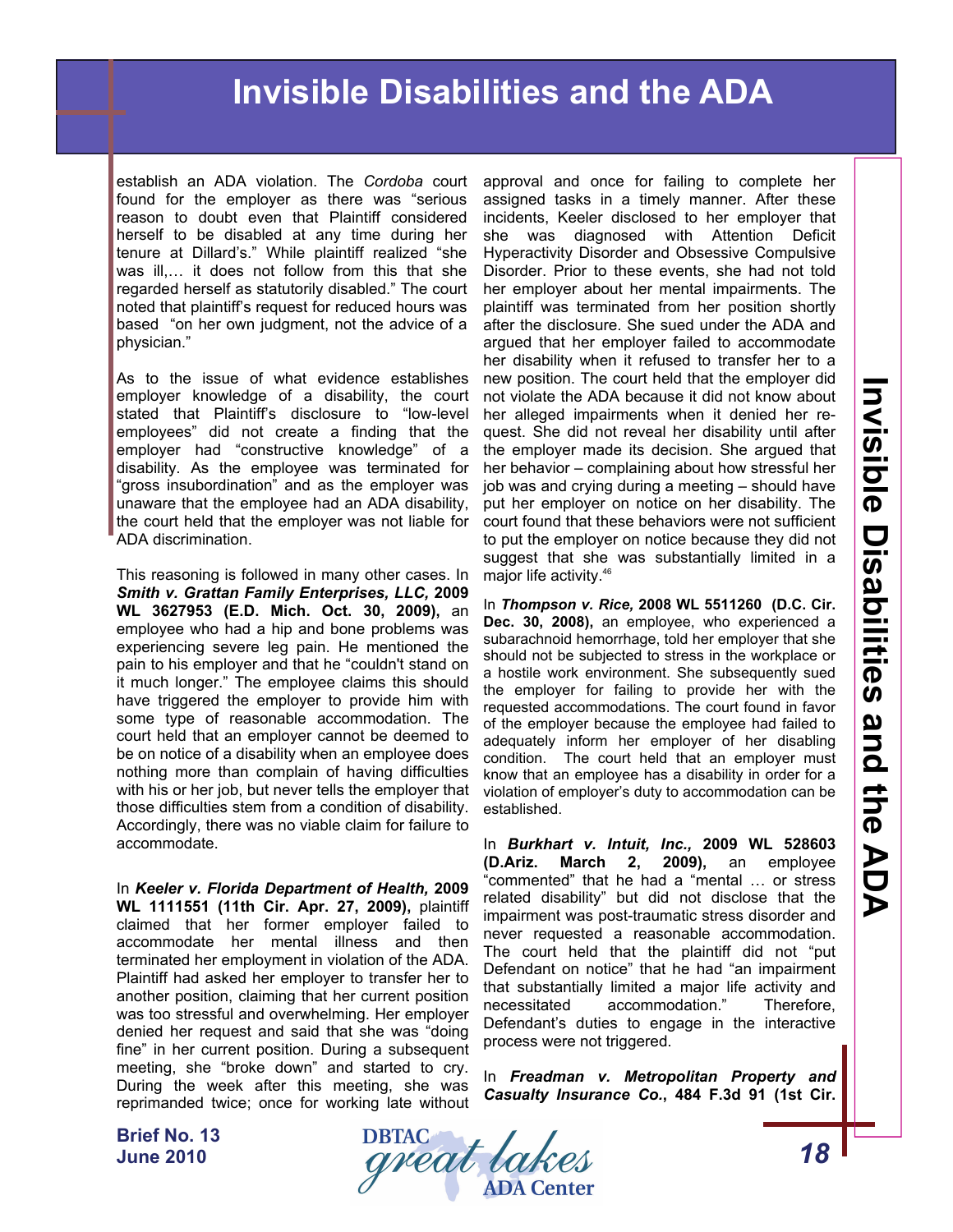**2007)**, the First Circuit ruled in favor of an employer because an employee was not sufficiently specific in her request for an accommodation. The plaintiff had ulcerative colitis, for which she had received accommodations in the past. She alleged that when her symptoms returned, she told her supervisor that she was working too much and needed time off because she was "starting not to feel well." She claimed that her employer told her to wait until she finished an important upcoming presentation. Finding the presentation unsatisfactory, her employer terminated her. The court held that an employee has the burden to be specific regarding an accommodation request. The employer's awareness of the plaintiff's condition allowed an inference that her request for time off was linked to her colitis. The vagueness of her statement, however, did not constitute a request for an accommodation. It was not "sufficiently direct and specific" because it did not indicate exactly when she would need time off.

In *Estades-Negroni v. Associates Corp. of North America*, 377 F.3d 58, 64 (1<sup>st</sup> Cir. 2004), the court held that the employer did not violate the law when it denied an employee's request for a reduced workload prior to the employee being diagnosed with depression. The court noted that there was no evidence that the depression was evident at the time of the request.

In *Russell v. T.G. Missouri Corp***., 340 F.3d 735, 742 (8th Cir. 2003),** an employee with bipolar disorder stated to her supervisor, "I need to leave and I need to leave right now" and then left work before completion of her shift. The employee claimed to be having an anxiety attack but did not mention any medical reason for her need to leave. Therefore, the court held that this statement was not sufficient to constitute a request for a reasonable accommodation under the ADA. Although the employer was previously aware of the employee's disability, the employee's failure to mention a medical basis for her statement was fatal to her case.

Similarly, in *Rask v. Fresenius Medical Care North America***, WL 4258620, 1 (8th Cir. 2007),** a kidney dialysis technician with clinical depression sought a reasonable accommodation due to adverse side effects from the medication used to

treat her condition. The technician worked two days per week and had a poor attendance history. After being terminated from her job, she filed suit claiming that she should have been provided with a reasonable accommodation under the ADA. The court further found that there was no duty to accommodate Ms. Rask, as she never sufficiently requested a reasonable accommodation. Ms. Rask had let her employer know that she was "having problems" with her medication and that she might "miss a day here and there because of it." The court held that even if Ms. Rask had advised her employer that she had depression and suggested "what a reasonable accommodation might be, no reasonable person could find that Ms. Rask 'specifically identif[ied]' her 'resulting limitations.'"

In *Rask*, the court put the "initial burden … primarily upon the employee ... to specifically identify the disability and resulting limitations, and to suggest the reasonable accommodations." This holding was based on the fact that the ADA requires that employers make reasonable accommodations "to the known physical or mental limitations" of an individual with a disability. The court stated, "Where, as here, 'the disability, resulting limitations, and necessary reasonable accommodations, are not open, obvious, and apparent to the employer, as is often the case when mental disabilities are involved, the initial burden rests primarily upon the employee ... to specifically identify the disability and resulting limitations, and to suggest the reasonable accommodations."

In the cases discussed above, the courts did not require the employer to seek more information from the employee regarding the limitations caused by a known disability. EEOC guidance seems to recommend a different approach, *i.e.,* having employers seek more information from the employee if an accommodation request or documentation is deemed "insufficient." Other cases have followed this approach, requiring that the employer seek clarification or additional information if it feels the information the employee provided is insufficient.

#### **Cases Finding for the Employee**

While the court in *Rask*, put the burden on the employee with a mental disability to properly

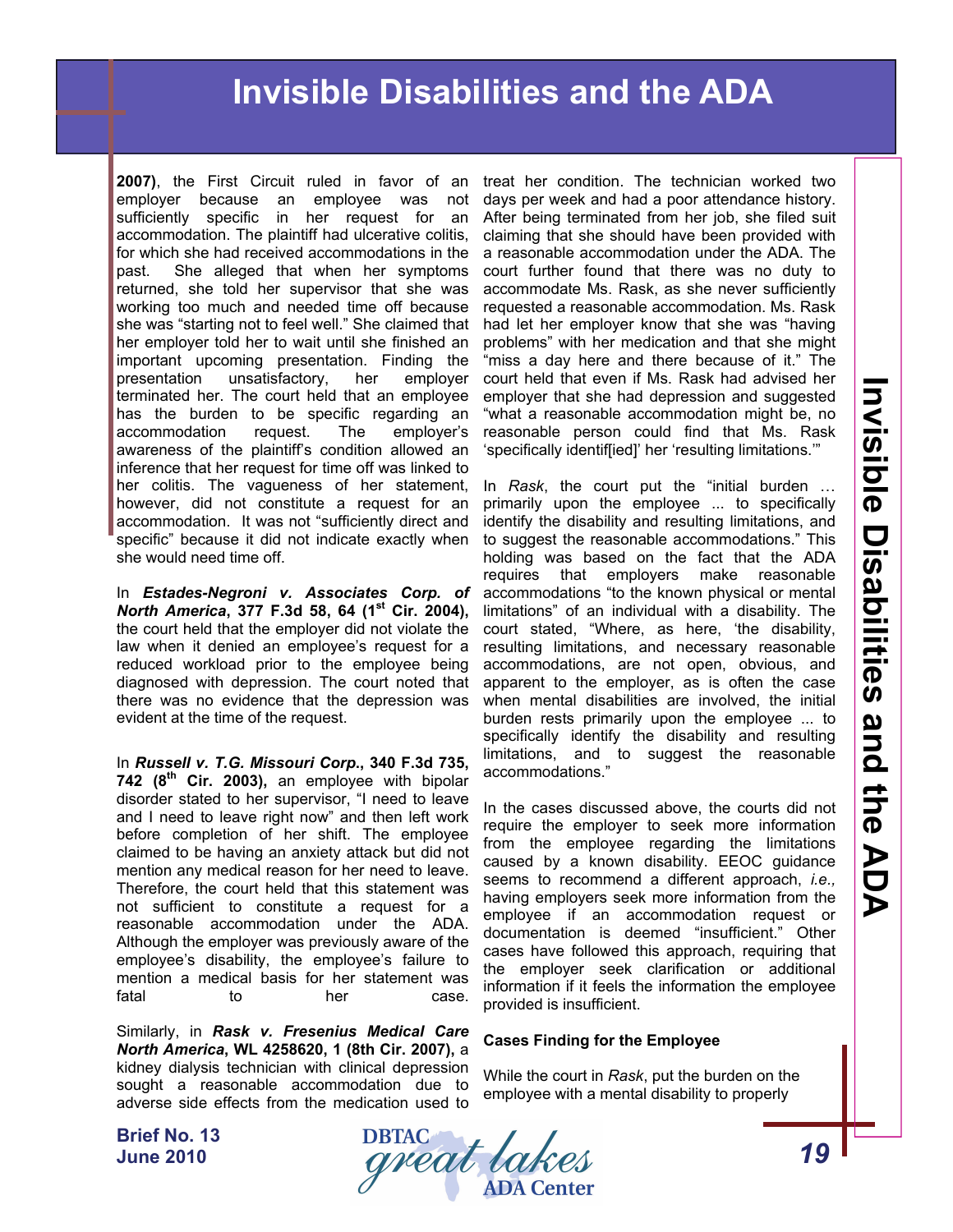articulate a reasonable accommodation request, the court in the case of *Bultemeyer v. Fort Wayne Community Schools,* **100 F.3d 1281 (7th Cir. 1996)**, felt that employers needed to be understanding of employees with mental disabilities. In *Bultemeyer*, the employee's psychiatrist requested a "less stressful" environment. No other specific accommodation was requested other than a "less stressful" environment, yet the court required the employer to engage in the interactive process with the employee. The court stated that the psychiatrist's letter can be seen as requesting that accommodations that were previously in place be reinstated and that Mr. Bultemeyer be reassigned to a smaller school. The court stated that, if the employer thought that the doctor's letter was vague ambiguous, it should have sought clarification. The *Bultemeyer* court discussed the issue in some depth stating:

 An employee's request for reasonable accommodation requires a great deal of communication between the employee and employer... In a case involving an employee with mental illness, the communication process becomes more difficult. It is crucial that the employer be aware of the difficulties, and 'help the other party determine what specific accommodations are necessary…'

The above language from *Bultemeyer* was cited favorably in the case *Taylor v. Phoenixville School District***, 184 F.3d 296, 312 (3rd Cir. 1999)**. In *Taylor*, the son and husband of a secretary with bipolar disorder requested accommodations although no specific accommodations were suggested. The court absence, and eventually terminating her. The stated:

What matters under the ADA are not formalisms about the manner of the request, but whether the employee or a representative for the employee provides the employer with enough information that, under the circumstances, the employer can be fairly said to know of both the disability and desire for an accommodation.

*Ekstrand v. School District of Somerset,* **583 F.3d 972 (7th Cir. 2009),** involved a teacher with

seasonal affective disorder. Due to the condition, the teacher requested a classroom with natural light and identified other issues that exacerbated her condition, including noise distractions, inadequate ventilation, and the untimely manner the school installed necessities. Although the school remedied some of these issues, it failed to reassign her to a room with natural light. As a result, plaintiff needed to take medical leave. On November 28, 2005, she provided a note to the school district from her doctor indicating the importance of natural light for an individual with seasonal affective disorder, and the link between teacher's room location and the symptoms of her disability. The school still did not provide her request. The teacher sued for failure to accommodate and the district court granted summary judgment to the school. The Seventh Circuit reversed and stated that an employer is not obligated to provide a specifically requested accommodation unless the employer is made aware of its medical necessity. In this case, once the teacher provided the school with medical documentation of the necessity of a classroom with natural light, the school had an obligation to try to accommodate her. It noted that this accommodation could have been accomplished, as one classroom with windows was empty, and a first grade teacher who was willing to switch used the other.

In *Moore v. Wal-Mart Stores East, L.P***., 2009 WL 3109823 (M.D. Ga. 2009)**, plaintiff requested and received a leave of absence from her employer after being injured in an automobile accident. Plaintiff alleged her employer violated the ADA by not allowing her to return to work after her leave of defendant argued that plaintiff never informed defendant of her disability. The court denied defendant's motion for summary judgment. To prove a claim of discrimination under the ADA, a plaintiff must show that the defendant had actual or constructive knowledge of the disability. While "vague or conclusory statements revealing an unspecified incapacity are not sufficient to put an employer on notice," defendant knew of plaintiff's work restrictions and her accident due to information in medical notes and plaintiff's requested leave of absence. It was immaterial that plaintiff never asked for a reasonable accommodation in writing. Her oral requests for

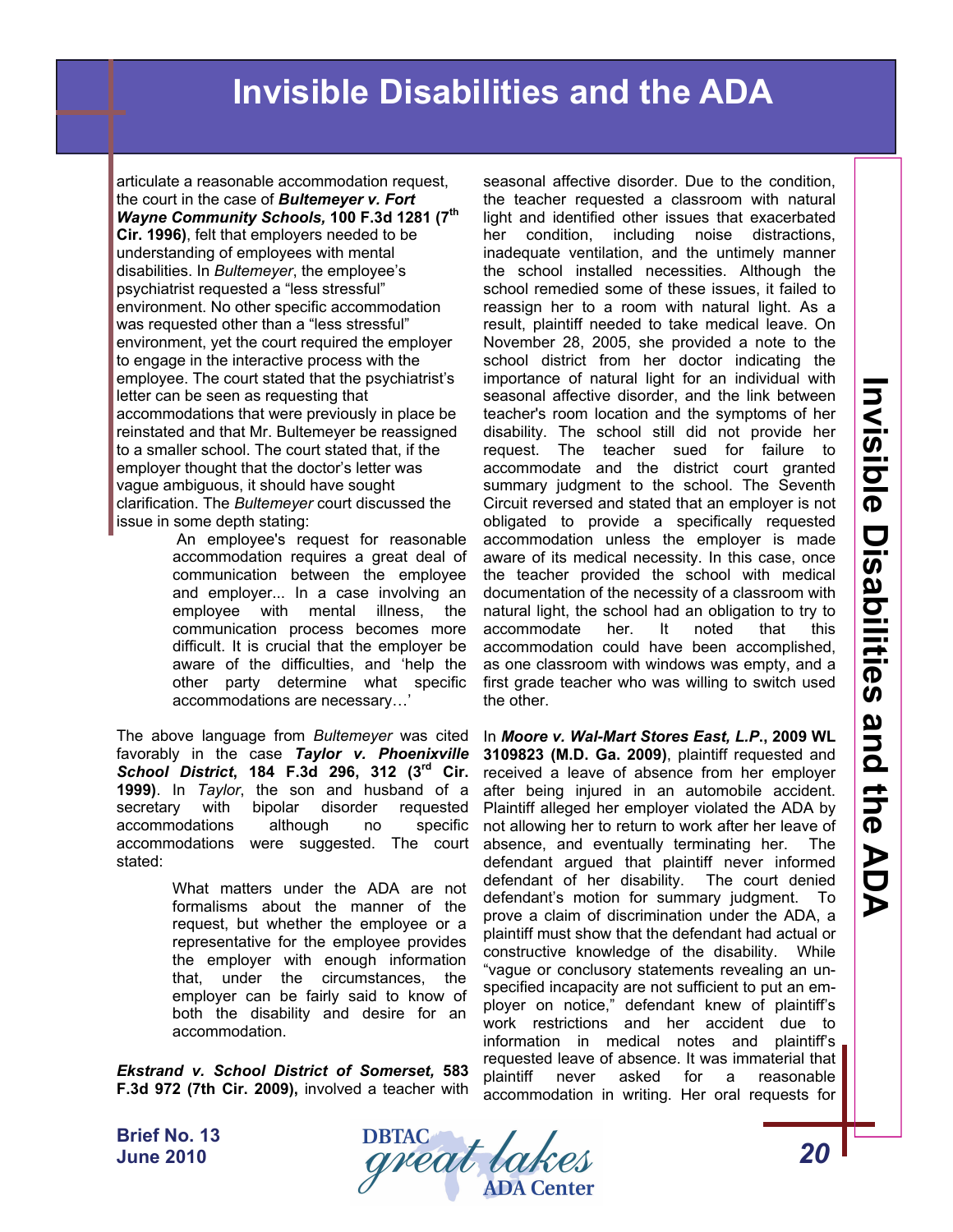light duty work and reduced hours further demonstrated her employer's actual knowledge of her disability.

In *Boice v. Southeastern Pennsylvania Transp. Authority*, **2007 WL 2916188 (E.D. Pa. Oct. 5, 2007),** the court denied the defendant's motion for summary judgment, concluding that the plaintiff had established a genuine issue of material fact about whether or not SEPTA failed to engage in the interactive process. SEPTA argued that the plaintiff never requested a reasonable accommodation. The court applied the Third Circuit's standard that a request for an accommodation may be made in "plain English" as long as the plaintiff alerted his supervisor to his need for something and tied the need to a disability. In this case, evidence suggests that the plaintiff asked to remain on the day shift to monitor his medication for his diabetes. He also requested a closer parking spot, because of his shrapnel wound. Even though the plaintiff himself admitted that he did not request an accommodation during his deposition, the court concluded that there was enough evidence to create a genuine issue of material fact precluding summary judgment.

Based on these cases, employers will be on firmer ground if they inquire further if they have knowledge of a disability but are unsure whether a reasonable accommodation was specifically requested. If the employee answers that no accommodation is needed, than the employer has likely fulfilled its duty under the law. If there an employee feels that an accommodation may be needed, than the interactive process should be initiated to identify possible effective reasonable accommodations. This appears to be a safer practice for employers than taking the position that "as you only told us about your disability but not your limitations, we have no further obligations under the ADA." For employees, identifying specific accommodations is desirable whenever possible.

#### **B. Adverse Employment Actions**

The cases above demonstrate that employers must be aware of an ADA disability before they can be found liable for failure to provide a

reasonable accommodation. The same reasoning applies to claims involving other adverse employment actions. In such a case, *Stout v. Social Security Administration***, 2007 WL 707337 (E.D. Ark. Mar. 5, 2007),** an employee was demoted but the court found no evidence that the employer knew of the employee's depression at the time of the demotion. The employer alleged the employee was demoted due to performance issues. Therefore, the employer could not be found guilty of discrimination on the basis of disability.

#### **Case Finding for the Employer**

In *Miller v. University of Pittsburgh Medical Center***, 2009 WL 3471301 (3d Cir. Oct. 29, 2009)**, plaintiff worked as a surgical technologist. During her employment, plaintiff contracted Hepatitis C, requiring three separate leaves of absence for treatment. Upon her return, she was restricted to forty hours each week and eight-hour shifts. During this time, plaintiff had thirteen unscheduled absences for which she received verbal and written warnings. She then received a suspension and was ultimately terminated for violating defendant's attendance policy. When she called in sick, plaintiff never indicated that her absence was attributed to Hepatitis C, just that she was not feeling well. The district court found that plaintiff was not qualified because she could not take calls and work shifts as required. The Third Circuit agreed. It explained that given the nature of the plaintiff's job, assisting during surgery performed in the hospital, it was evident that attendance is an essential element of this position.

#### **Case Finding for the Employee**

In *Mayhew v. T-Mobile USA, Inc.,* **2009 WL 5125642 (D. Or. Dec. 22, 2009),** plaintiff worked as a customer service representative. She requested time off to care for her son's disabilities and was denied. She then requested a "work-when-able" schedule to accommodate her own heart condition, but defendant terminated her employment before addressing her request. Plaintiff then brought a lawsuit alleging a failure to accommodate, and defendant filed a motion for summary judgment. The court granted defendant's motion for summary judgment as to plaintiff's request to care for her son, because ADA

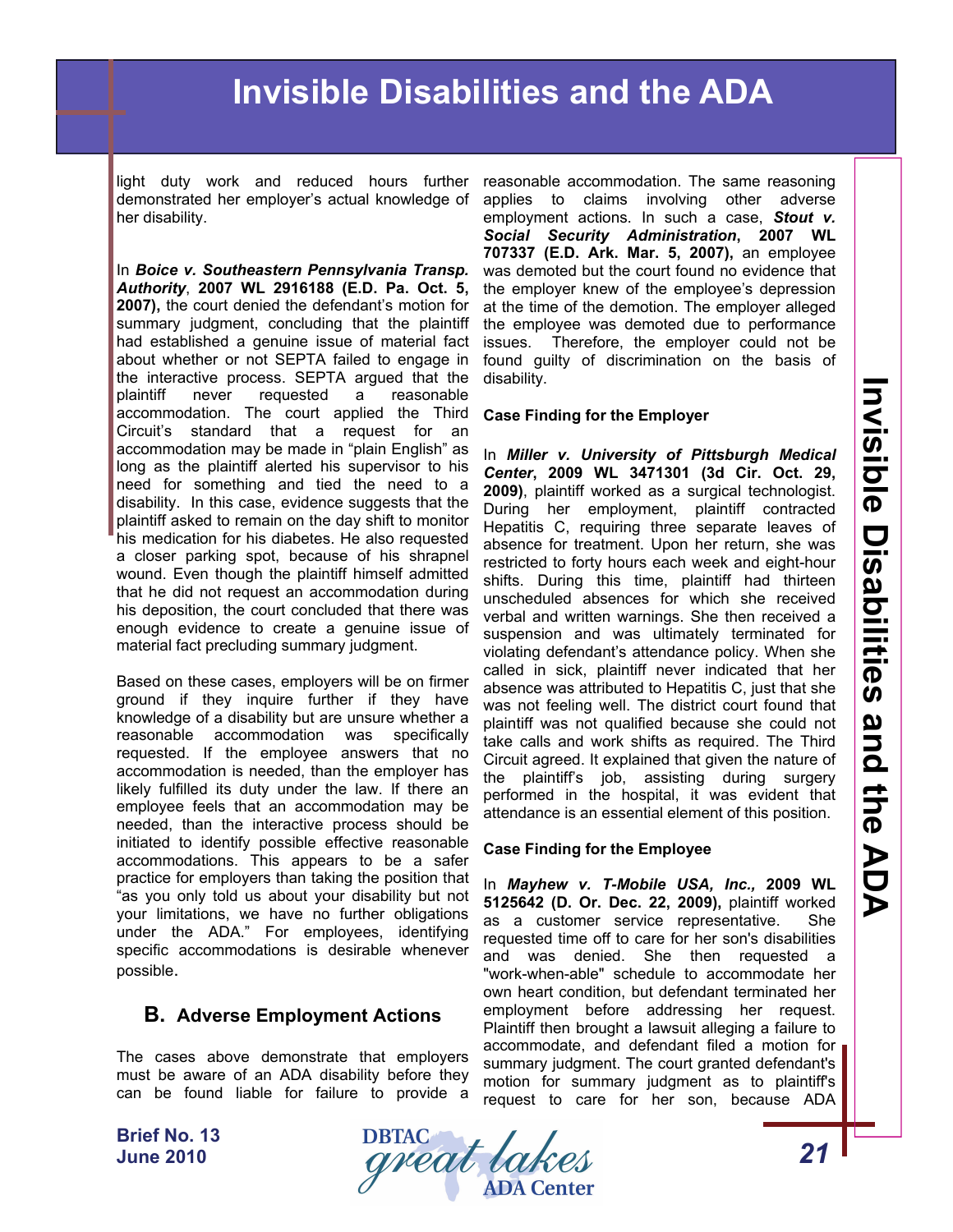accommodations must be based on plaintiff's own disability—not that of a family member. However, the court denied defendant's motion as to plaintiff's request to have a "work-when-able" schedule due to her newly disclosed heart condition. The court noted that due to the unique nature of a customer service job, attendance is less significant than with other jobs. Plaintiff presented evidence that her unpredictable absences had little to no effect on defendant's call center, customer wait times, or call quality. This case demonstrates that employers should take even a "last-minute" disclosure seriously.

#### **C. Knowledge of a "Record of" an Invisible Disability**

To establish liability under the "record of" prong of the definition of disability in the ADA, an employee must show that the employer had knowledge that the "record of" a disability. However, the record of a disability need not be a written record, knowledge of a history of having a disability may establish liability. This situation would apply when an individual does not have a current disability. One case involving a "record of" an invisible disability is *Trafton v. Sunbury Primary Care PA***, 2009 WL 2986666 (D.Me. September 15, 2009).** In *Trafton*, the employee raised claims that she was terminated due to having a "record of" a disability related to her major depression and post-traumatic stress disorder (PTSD).<sup>47</sup> Prior to her termination, plaintiff's supervisor made numerous comments to her that seemed to indicate that he had knowledge of her disability although she never disclosed the disability to him. At various times, the supervisor told plaintiff that that he thought the job was "too much for her," that she could not handle the job because she was "unstable," that she tended "to get out of control," and once stated, "now don't go out and burn the building down." In addition, plaintiff presented circumstantial evidence of two other facts indicating her employer's knowledge of her "record of" a disability. Plaintiff asserted that she had "numerous, highly visible" scars on her arms from a suicide attempt which she claimed were often visible around the workplace as she often had her sleeves rolled up or wore short sleeve. In addition, plaintiff had received treatment from a company physician for her mental illness. The physician expressed having "serious reservations

about noting [Trafton's] work stress and depression in her medical record," as the physician "suspected the privacy of employees' medical records… was not scrupulously maintained" and stated that he never informed plaintiff's supervisor of her disability.

Despite this evidence, the court held that to find that the evidence demonstrated knowledge of a "record of" a disability would be "tenuous and conjectural even if it is conceivable." The court noted that the employee "is entitled to have reasonable inferences drawn in her behalf, but she is not entitled to speculative inferences" and concluded that, "On this record, it would require speculation to determine that [employee's supervisor] had knowledge of Trafton's mental health history, including her prior suicide attempts."

# **V. Disability Harassment<sup>48</sup>**

Title I of the ADA prohibits discrimination in employment, and provides employees with disabilities with broad protections in the workplace. The statute states: "No covered entity shall discriminate against a qualified individual with a disability because of the disability of such individual in regard to job application procedures, the hiring, advancement, or discharge of employees, employee compensation, job training, and other **terms, conditions, and privileges** of employment." *See* 42 U.S.C.§12112 (a)

Courts that have recognized a cause of action for disability harassment have focused on the similarities between this provision of the ADA and Title VII. Although harassment is not expressly prohibited in Title VII, the U.S. Supreme Court has recognized that harassment based on a protected status is implicitly prohibited by Title VII. Both Title I of the ADA and Title VII use the language "terms, conditions, and privileges of employment." Courts have interpreted this to be the relevant portion of the statutes from which to draw a harassment claim. The courts have established that, should conduct rise to a level that is severe and pervasive, and creates an abusive work

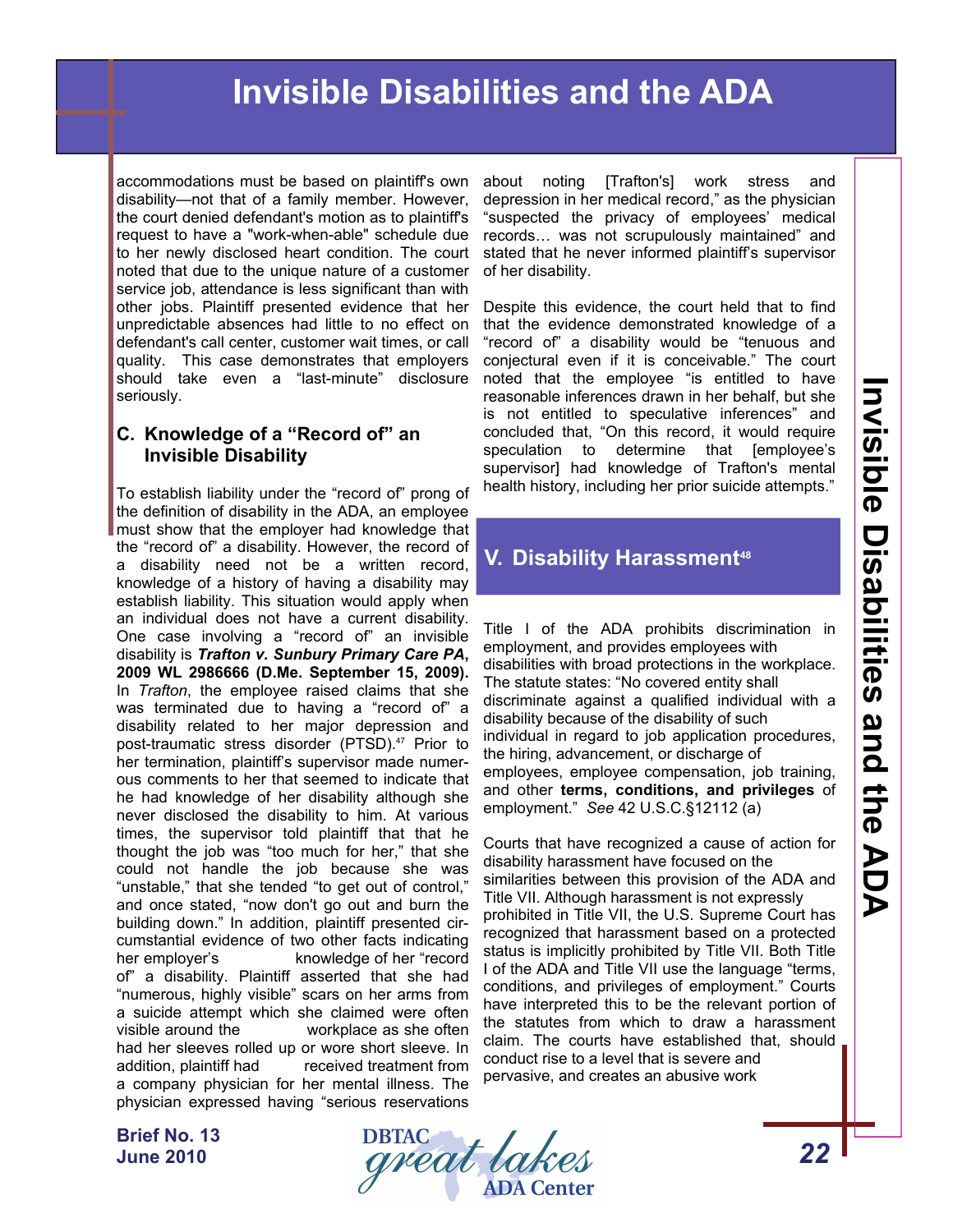environment that interferes with an employee's ability to perform the job, it is a form of discrimination, because it adversely effects the

"terms and conditions" of that individual's employment.

The U.S. Supreme Court has not yet addressed harassment under the ADA, but lower federal courts have either expressly recognized or presumed that the ADA also includes a cause of

action for harassment based on disability since Congress was aware of the Supreme Court's

interpretation of "terms, conditions, and privileges of employment" under Title VII when it enacted the ADA. Four federal circuit courts of appeal have ruled that disability harassment/hostile work

environment claims are actionable under Title I of the ADA. Many other circuits have presumed that the cause of action exists, but have not yet

explicitly issued a ruling that a disability

harassment claim is actionable under the ADA. Further, numerous federal trial courts have either recognized the claim or presumed that the claim exists. Significantly, no federal court has ruled that a disability harassment claim is not actionable under Title I of the ADA.

Courts recognizing a claim for disability harassment have adopted the Title VII analysis for harassment or hostile work environment claims, slightly modified to reflect that the claimed harassment is based on disability. Courts have held that, to establish a hostile work environment claim under the ADA, a plaintiff must prove that:

- 1. Plaintiff is a qualified individual with a disability;
- 2. Plaintiff was subjected to unwelcome harassment;
- 3. The harassment was based on plaintiff's disability;
- 4. The harassment was sufficiently severe or pervasive to alter a term, condition, or privilege of employment; and
- 5. Some factual basis exists to impute liability for the harassment to the employer (i.e. the employer knew or should have known of the harassment and failed to take prompt, remedial action)

In disability harassment cases, as in sexual harassment cases under Title VII, plaintiffs frequently have had difficulty establishing the fourth element, that the harassment was severe or pervasive enough to alter a term, condition, or privilege of employment. While people with visible or invisible disabilities may be subject to workplace harassment, it may be argued that there are more stereotypes, myths, misunderstandings, and mistreatment related to invisible disabilities than visible ones.

### **Cases Finding for the Employer**

Most dismissals of disability harassment cases have occurred because the plaintiff has been unable to convince the court that the harassment was sufficiently severe and pervasive to alter the terms, conditions and privileges of employment.

One of the cases with the most egregious facts that were not deemed sufficient for a claim of disability harassment was *Shaver v. Independent Stave Co.***, 350 F.3d 716 (8th Cir. 2003).** The plaintiff, Christopher Shaver, had epilepsy and had an operation in which part of his brain was removed and a metal plate was inserted. Shaver's supervisor disclosed these facts to Shaver's co-workers without his permission. Both Shaver's co-workers and supervisors called Shaver "platehead" as a nickname for a period of over two years. When Shaver asked his co-workers to stop calling him "platehead," some of the co-workers and supervisors stopped, but others did not. The employer defended the name-calling by claiming it was not related to Shaver's disability, but merely a nickname, and many employees had nicknames at that workplace. Some co-workers made offensive comments about Shaver, calling him "stupid" or saying that he was "not playing with a full deck." Nonetheless, the district court entered judgment in favor of the employer on Shaver's disability harassment claim.

The Eighth Circuit adopted the same five-element test discussed above, but the court held that Shaver did not present sufficient evidence that the harassment he experienced was severe or pervasive. The court found that "[c]onduct that is merely rude, abrasive, unkind, or insensitive does not come within the scope of the law." The court

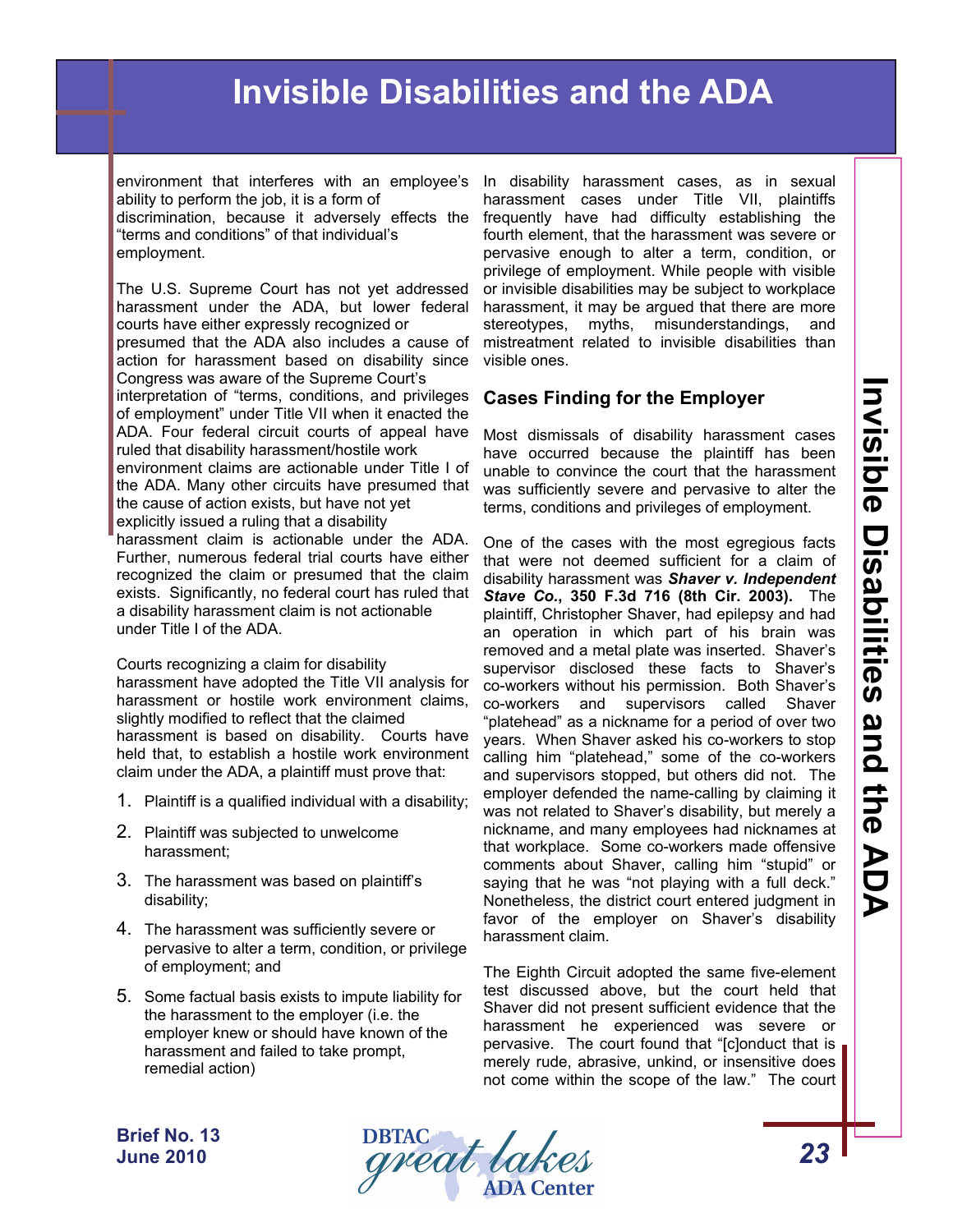considered the environment in which Shaver worked, and found, that like many work

environments, rude, name-calling ridicule and horseplay were standard, and the court's proper role was not to act as an arbiter of human resources issues. The court also found that the supervisor's unauthorized disclosure of Shaver's medical condition might be a separate violation of the ADA's confidentiality provisions, but did not support Shaver's claim for hostile work environment under the ADA.

In *Meszes v. Potter,* **2007 WL 4218947 (M.D. Fla. Nov. 28, 2007),** a postal worker with AIDS filed an employment discrimination suit under the Rehabilitation Act (since he was a federal employee) alleging various causes of action including hostile work environment. The court dismissed his hostile work environment claim finding that the alleged harassment was not severe or pervasive. The court stated that "simple teasing ... offhand comments, and isolated

incidents (unless extremely serious) will not amount to discriminatory changes in the terms and conditions of employment."

### In *Ray v. New York Times Management*

*Services,* **2005 WL 2467134 (M.D. Fla. Oct. 6, 2005),** the court granted summary judgment for the employer, holding that an employee with hepatitis C failed to demonstrate numerous, specific incidents which unreasonably interfered with his working conditions. Disclosing an employee's medical condition to co-workers does not necessarily create a hostile work environment.

#### In *Ferraro v. Kellwood Co.,* **440 F.3d 96 (2d Cir. 2006),** an employer was not liable for a

supervisor's harassing behavior of an employee who had surgery for breast cancer when it exercised reasonable care to prevent and promptly correct discriminatory behavior and the employee complaining of harassment failed to avail herself of the preventative opportunities provided by the employer. While the court described a supervisor as having "hot temper and foul tongue," and the employee needed to take medical leave due to "anxiety and stress" caused by her supervisor, the court denied her claim for disability harassment.

### **Cases Finding for the Employee**

An early case recognizing a cause of action for disability harassment for an individual with an invisible disability was *Flowers v. Southern Regional Physician Services, Inc.***, 247 F.3d 229 (5th Cir. 2001).** In *Flowers,* plaintiff Sandra Flowers worked for Southern Regional Physician Services, Inc. for over two years (and its predecessor company for four years prior to that) as a medical assistant to a physician. Although Flowers had previously been good friends with her supervisor, almost immediately after the supervisor discovered that Flowers was HIV-positive, the supervisor stopped socializing with Flowers and refused to even shake her hand. The supervisor also began intercepting Flowers' telephone calls, eavesdropping on her conversations, and hovering around her desk.

Although the employer had previously required Flowers to submit to only one random drug test, after the supervisor discovered Flowers' HIV status, Flowers underwent four random drug tests within a one-week period. Additionally, before Flowers' HIV status was known, she received good performance evaluations and a ten percent raise. Within a month after informing her employer of her HIV status, Flowers was written up, and one month later, the supervisor wrote-up Flowers again and placed her on a ninety-day probation. Just days before the ninety-day probation ended, Flowers was again written up and put on another ninetyday probation. This time, the president of Southern Regional was present at the meeting. Flowers testified that the president called her a "bitch" and said that he was "tired of her crap." Ultimately, Southern Regional discharged Flowers.

The jury found that Flowers was subjected to unwelcome harassment based on her HIV-positive status and that the harassment was so severe and pervasive that it unreasonably interfered with her job performance.

The court adopted the same five-element test discussed above. Under this test, the court concluded that the jury could have reasonably found that the supervisor's and the president's conduct was sufficiently severe or pervasive to create a hostile work environment and unreasonably interfered with Flowers' work performance. Furthermore, Southern Regional did not contest that it was aware of the harassment,

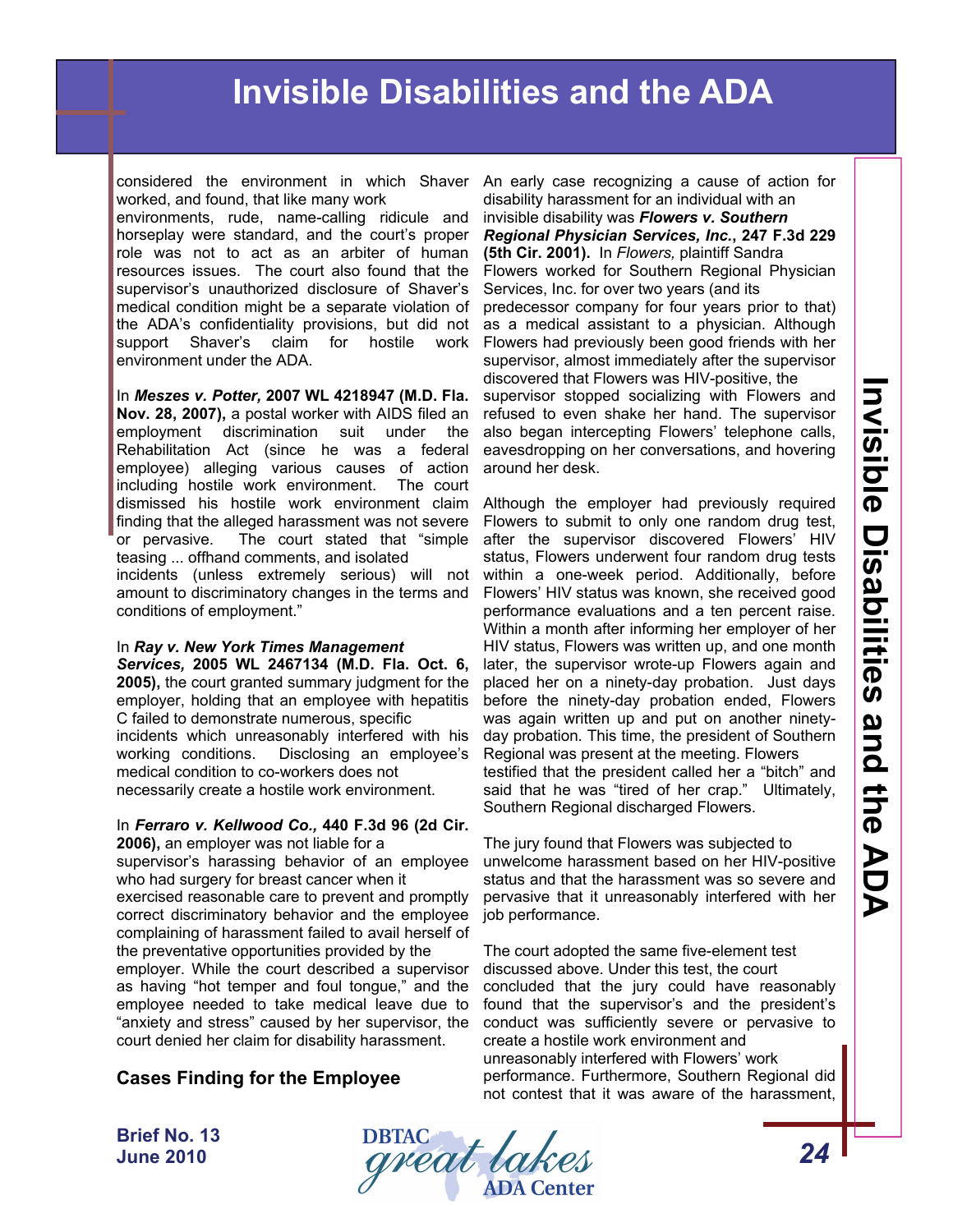and the evidence showed that Southern Regional failed to take prompt action to remedy the harassment.

The court found that Flowers' claims of emotional harm were based on emotional and physical symptoms that she experienced *after* her termination from employment. Flowers presented evidence that after her discharge from Southern Regional she started losing weight, had diarrhea and nausea, had trouble sleeping, and became ill. However, because she did not provide sufficient evidence that she was experiencing distress or other injury during the months she was being harassed on the job, the court found she was only entitled to nominal damages. The court explained that to recover more than nominal damages for emotional harm, a plaintiff must prove "actual injury" resulting from the harassment, and the court would not presume emotional harm just because discrimination occurred. Therefore, the court vacated the jury's award of damages.

The cases below are other situations where courts allowed people with invisible disabilities to proceed on a disability harassment claim.

In *Quiles-Quiles v. Henderson,* **439 F.3d 1 (1st** 

**Cir. 2006),** the court found that evidence was sufficient for the jury to find a hostile work environment where employee was subject to such constant ridicule about his depression that he was hospitalized and eventually withdrew from the workforce. The court rejected the argument that it was the sort of conduct common in "blue-collar" workplaces.

In *EEOC v. Luby's, Inc.,* **2005 WL 3560616 (D. Ariz. Dec. 29, 2005),** a floor attendant with a mental impairment was allowed to move forward with her hostile work environment claim against the employer restaurant. The employee alleged she was subjected to repeated name-calling, barking, and threats of violence, which may establish a hostile working environment.

In *Arrieta-Colon v. Wal-Mart Stores,* **434 F.3d 75 (1st Cir. 2006),** the court upheld a \$230,000 jury verdict in a case where the employer did not take 3. ADA Amendments Act Sections 2(a)(1)-(8) and action against harassment employee with Peyronie's Disease experienced because of his penile implant. Employee was subjected to

repeated teasing and harassment by co-workers and managers about his condition, including over the store's paging system. Co-workers testified that supervisors knew about the harassment and failed to prevent it. Employer cannot shield itself from liability by relying on a grievance policy that is not consistently used.

### **Conclusion**

Invisible disabilities pose challenges for both employers and employees. Invisible disabilities may be disclosed via medical examinations, disability-related inquiries, or via voluntary disclosure. If a reasonable accommodation is needed, an employee must be sure to adequately disclose the disability and its limitations. Employers must be sure that any medical examinations or disclosures of an employee's disability are "jobrelated and consistent with business necessity."

## **Notes**

1. This legal brief was written by Barry C. Taylor, Legal Advocacy Director, Alan M. Goldstein, Senior Attorney, and Rachel Margolis, Staff Attorney with Equip for Equality, the Illinois Protection and Advocacy Agency (P&A). Equip for Equality is providing this information under a subcontract with the DBTAC: Great Lakes ADA Center, University of Illinois at Chicago, U.S. Department of Education, National Institute on Disability Rehabilitation and Research Award No. H133A060097.

2. Please see the DBTAC: Great Lakes ADA Center legal brief on the ADAAA that is found at [www.adagreatlakes.org/Publications/](http://www.adagreatlakes.org/Publications/) for more information.

2(b)(1)-(6). Specifically, the ADAAA overruled the U.S. Supreme Court decisions in the Sutton trilogy, [*Sutton v. United Air Lines*, 527